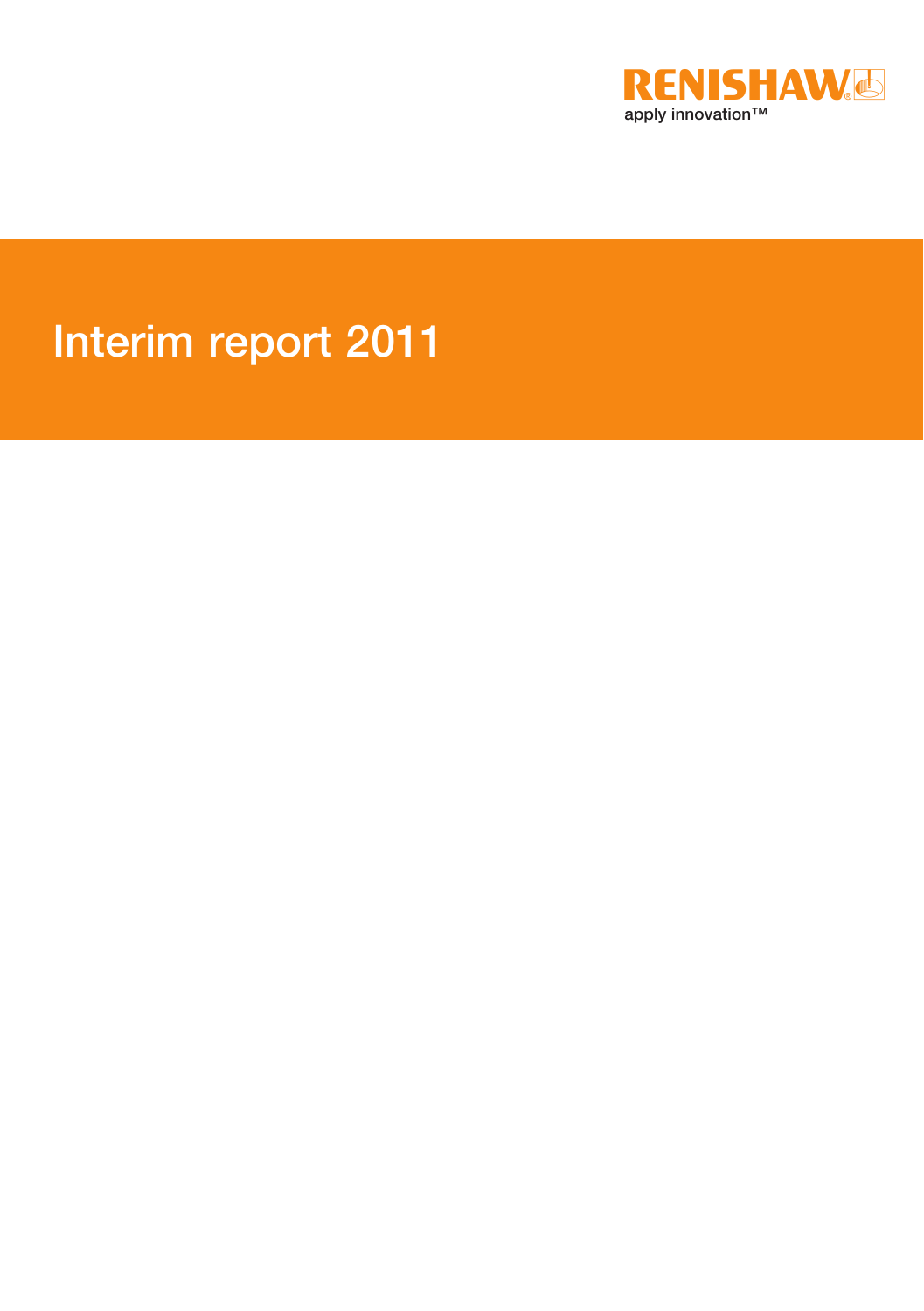# Financial highlights

- Record first half year revenue of £129.3m and profit before tax of £35.5m
- Revenue up 26% from previous highest first half year in 2009
- Profit before tax up 132% from previous highest first half year in 2006
- Record first half year earnings per share of 39.0p, compared with previous highest first half year of 16.9p in 2006
- Far East revenue of £54.1m, 42% of total revenue (2010 36%) and 103% ahead of the comparable period last year
- Continuing strong balance sheet with net cash balances of £28.9m
- Record order book of £28.4m at December 2010
- Interim dividend increased to 10.3p, 33% above previous highest interim dividend of 7.76p in 2008 and 2009

|                                 | 6 months to       | 6 months to      |         | Year ended |
|---------------------------------|-------------------|------------------|---------|------------|
|                                 | 31st December     | 31st December    |         | 30th June  |
|                                 | 2010              | 2009             | change  | 2010       |
|                                 | £'000             | £'000            | %       | £'000      |
| Revenue                         | 129,336           | 73,851           | $+75%$  | 181,607    |
| Adjusted operating profit       | 35,040            | 6,918            | +407%   | 28,095     |
| Adjusted profit before taxation | 35,506            | 7,101            | +400%   | 28,725     |
| Adjusted earnings per share     | 39.0p             | 7.8p             | +400%   | 31.6p      |
| Statutory                       |                   |                  |         |            |
| Operating profit                | 35,040            | 6,918            | +407%   | 26,427     |
| Profit before taxation          | 35,506            | 7,101            | +400%   | 27,057     |
| Earnings per share              | 39.0p             | 7.8p             | +400%   | 29.3p      |
| Proposed dividend per share     | 10.3 <sub>p</sub> | 4.0 <sub>p</sub> | $+157%$ | 17.6p      |

## Note on adjusted figures

The full year ended 30th June 2010 figures have been adjusted to exclude the exceptional impairment write-down that was made in the second half of that year.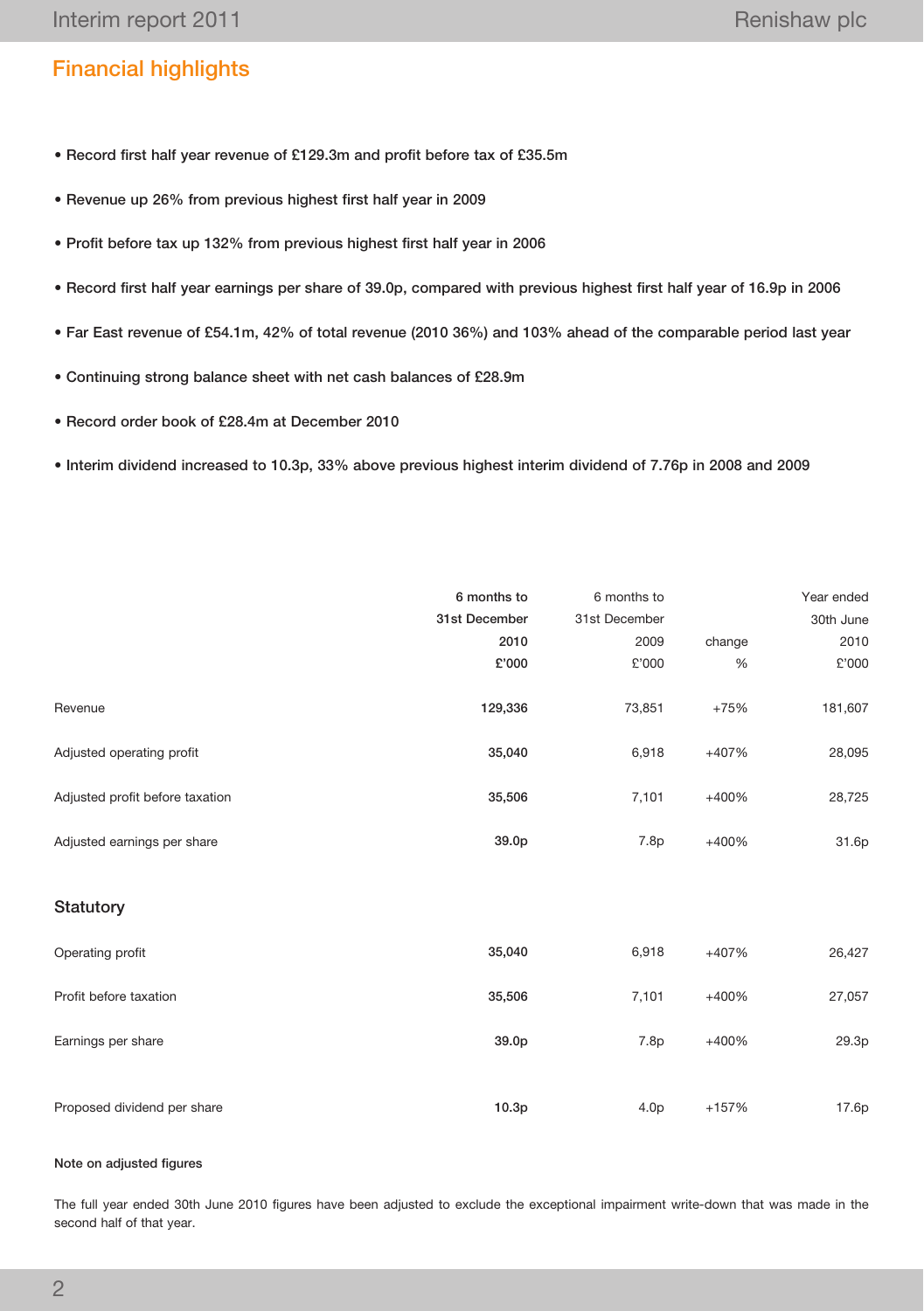# Half year management report Chairman's statement

I am delighted to announce record Group results in terms of both revenue and profit for the six months to 31st December 2010.

Total group revenue for the six months to 31st December 2010 was £129.3m, 75% ahead of the £73.9m for the corresponding period last year and, more significantly, 26% above the previous highest first half year revenue of £102.7m reported in 2009. All geographic areas saw good progress, with growth of 60% in Europe, 66% in the Americas and 103% in the Far East, in particular China which has become the Group's largest market.

Group profit before tax for the period was £35.5m, compared with £7.1m last year, and compared with £15.3m, being the previous highest first half year profit before tax, in 2006. Earnings per share were 39.0p, an increase of 400% over last year's earnings of 7.8p.

#### Segmental analysis

#### **Metrology**

The performance of our Metrology business exceeded our expectations in the first half year, with revenue of £120.4m, compared with £65.9m in the corresponding period last year, an increase of 83%.

Demand for all product lines grew compared with last year, with machine tool and encoder products showing particularly high increases.

Further to the announcement in July 2010 regarding a new investment in Measurement Devices Limited, the Group acquired, in December 2010, a further 10% of the share capital for an amount of £0.8m. In January 2011, the shareholding was increased by another 10%, at a cost of £0.8m, to a total of 49%.

Operating profit for this segment was £39.3m, compared with £9.0m last year.

#### **Healthcare**

Our Healthcare operations continue to develop in our newer dental, neuro and diagnostic activities and also in our longer established spectroscopy business.

Revenue from our Healthcare products rose 11% to £8.9m (December 2009 8.0m) but, given the significant set-up costs and continuing research and development costs, an operating loss of £4.2m was made (December 2009 loss £2.1m).

We continue to work with Biomet, with a facility for the production of dental crowns and bridge structures established in Palm Beach Gardens for the North America market, complementing the already established unit in our Stonehouse facility, servicing the European market.

During the period, the Group made its first sale of the enhanced Renishaw Mayfield surgical robot to Frenchay Hospital in the UK.

#### Balance sheet

Capital expenditure of £7.5m was incurred during the six months to 31st December 2010, to accommodate continued expansion of production, sales and research facilities.

The expansion and fit-out of our Pune facility in India has now been completed and the expanded facilities will be officially opened in February 2011.

Refurbishment of our Charfield premises, close to our New Mills site, is scheduled for completion at the end of March 2011 and will house our Healthcare operations currently located at New Mills.

At the end of December 2010 inventories were £40.0m compared with £30.9m at 30th June 2010.

The Group continues to have a strong balance sheet, with net cash balances of £28.9m, compared with £31.1m at 30th June 2010.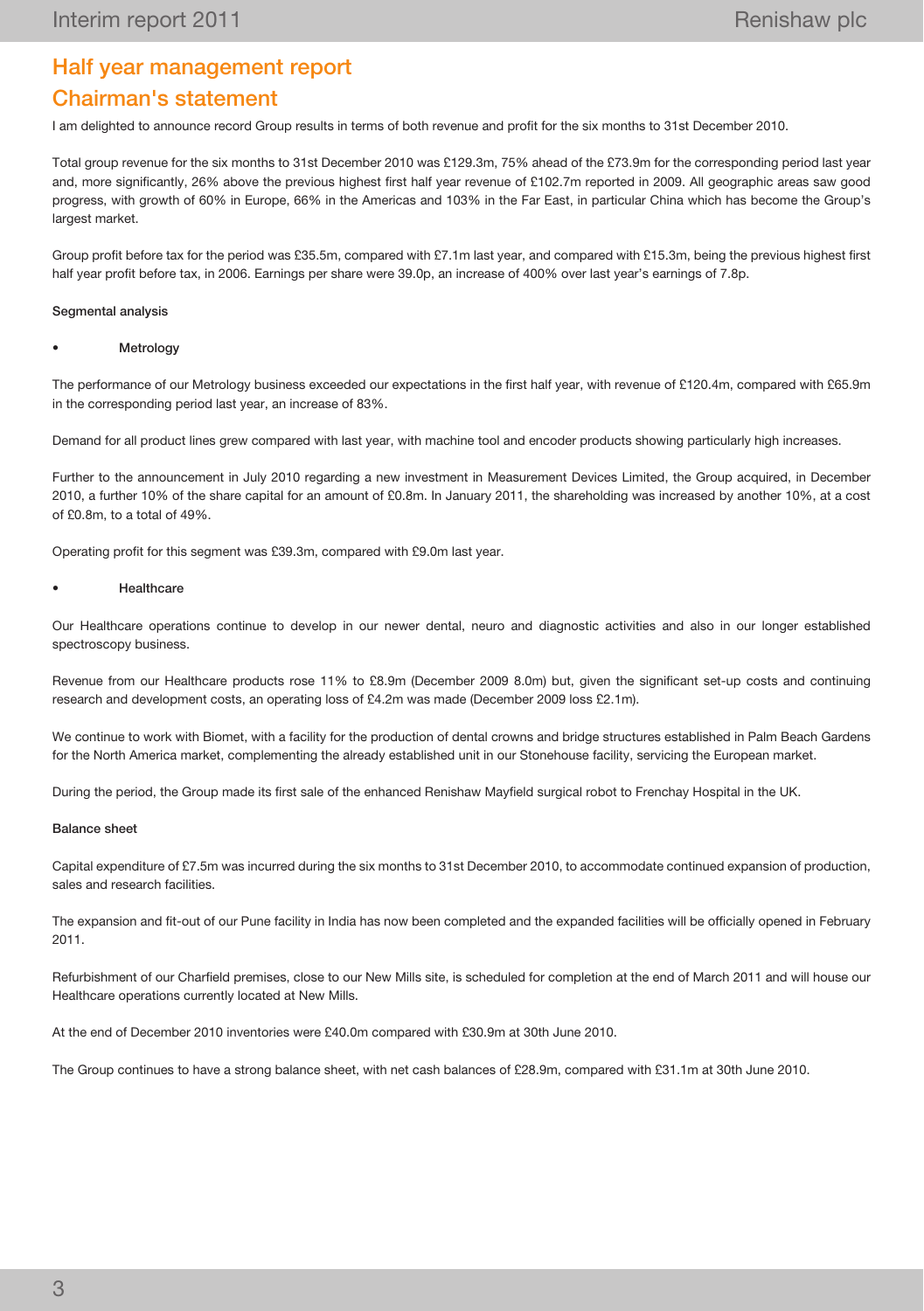# Half year management report Chairman's statement (continued)

#### Pension Fund

The pension funds' deficit, £37.3m at the end of June 2010, reduced by £6.2m to £31.1m at 31st December 2010. Pension funds' assets increased by £16.6m, from £83.2m to £99.8m, whilst liabilities increased by £10.4m, from £120.4m to £130.8m.

The Company has given a guarantee, terminating in September 2016, of up to £39m, relating to the 2006 recovery plan for the UK scheme and the value of the guarantee is greater than the UK pension fund deficit at 31st December 2010. As such, in line with IFRIC 14, the UK pension fund's liabilities have been increased by £19.2m, to represent the maximum discounted liability as at 31st December 2010 (30th June 2010 £nil). Following the UK government ministerial announcement in July 2010 relating to the calculation of pension fund liabilities, future pension increases in deferment have been determined by reference to the CPI inflation metric. This has resulted in a one-off decrease in the pension deficit of £11.2m. Future pension increases in payment continue to be determined by reference to the RPI inflation metric.

#### Staff

The Group workforce has grown from 2,099 to 2,280 at the end of December 2010, as we seek to maximise our opportunities. There are currently 248 outstanding vacancies, of which 161 are in the UK and 87 overseas.

Your directors are grateful for the excellent performance and support of our staff during this exciting, but demanding period.

#### Prospects

The Group started the second half of this financial year with an increased order book (£28.4m compared to £23.3m at 30th June 2010), continuing strong worldwide demand for our expanding product range and a healthy balance sheet. There are, of course, potential uncertainties and challenges, but your directors view the future with great confidence.

#### Dividends

In line with our progressive dividend policy, an interim dividend of 10.3 pence per share will be paid on 11th April 2011, to shareholders on the register on 11th March 2011. This represents an increase of 33% over the 7.76p paid for 2008 and 2009, being the previous highest interim dividend payment.

Sir David R McMurtry CBE, RDI, FREng, CEng, FIMechE Chairman & Chief Executive, 26th January 2011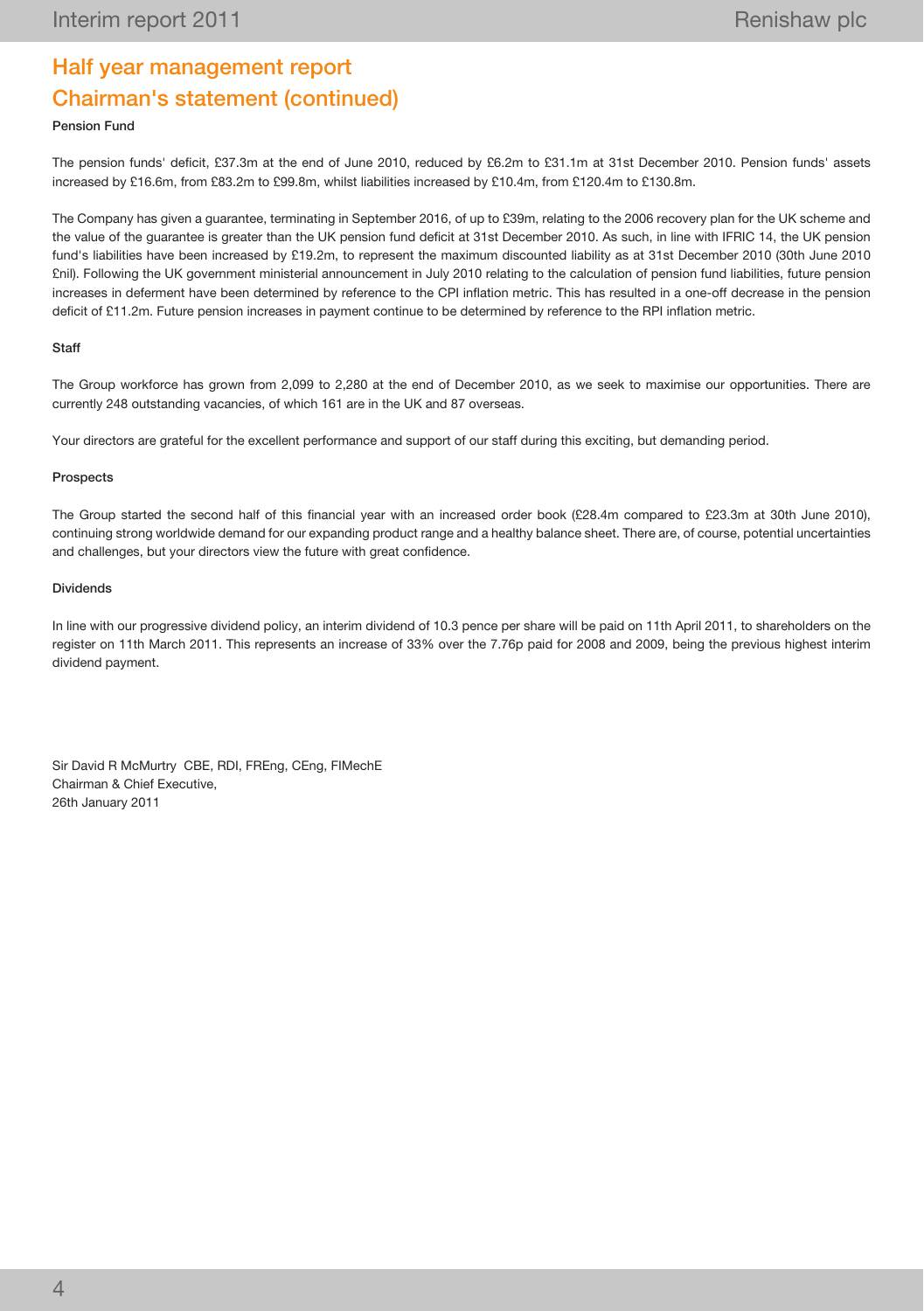# Consolidated income statement Unaudited

|                                                     |                |               |               | Audited    |
|-----------------------------------------------------|----------------|---------------|---------------|------------|
|                                                     |                | 6 months to   | 6 months to   | Year ended |
|                                                     |                | 31st December | 31st December | 30th June  |
|                                                     |                | 2010          | 2009          | 2010       |
|                                                     | <b>Notes</b>   | £'000         | £'000         | £'000      |
| Revenue                                             | $\overline{2}$ | 129,336       | 73,851        | 181,607    |
| Cost of sales                                       |                | (56, 832)     | (41, 319)     | (93, 832)  |
| Gross profit                                        |                | 72,504        | 32,532        | 87,775     |
| Distribution costs                                  |                | (23, 325)     | (17, 149)     | (39, 742)  |
| Administrative expenses including exceptional item  |                | (14, 139)     | (8, 465)      | (21,606)   |
| Operating profit excluding exceptional item         |                | 35,040        | 6,918         | 28,095     |
| Exceptional item - impairment write-down            |                |               |               | (1,668)    |
| Operating profit                                    |                | 35,040        | 6,918         | 26,427     |
| Financial income                                    | 3              | 3,529         | 2,998         | 5,926      |
| <b>Financial expenses</b>                           | 3              | (3, 248)      | (2,945)       | (5, 775)   |
| Share of profits from associates                    |                | 185           | 130           | 479        |
| Profit before tax                                   |                | 35,506        | 7,101         | 27,057     |
| Income tax expense                                  | 4              | (7, 101)      | (1,420)       | (5,745)    |
| Profit for the period from continuing operations    |                | 28,405        | 5,681         | 21,312     |
| Profit attributable to:                             |                |               |               |            |
| Equity shareholders of the parent company           |                | 28,675        | 5,939         | 21,814     |
| Non-controlling interest                            |                | (270)         | (258)         | (502)      |
| Profit for the period from continuing operations    |                | 28,405        | 5,681         | 21,312     |
|                                                     |                | pence         | pence         | pence      |
| Dividend per share arising in respect of the period | 9              | 10.3          | 4.0           | 17.6       |
| Earnings per share (basic and diluted)              | 5              | 39.0          | 7.8           | 29.3       |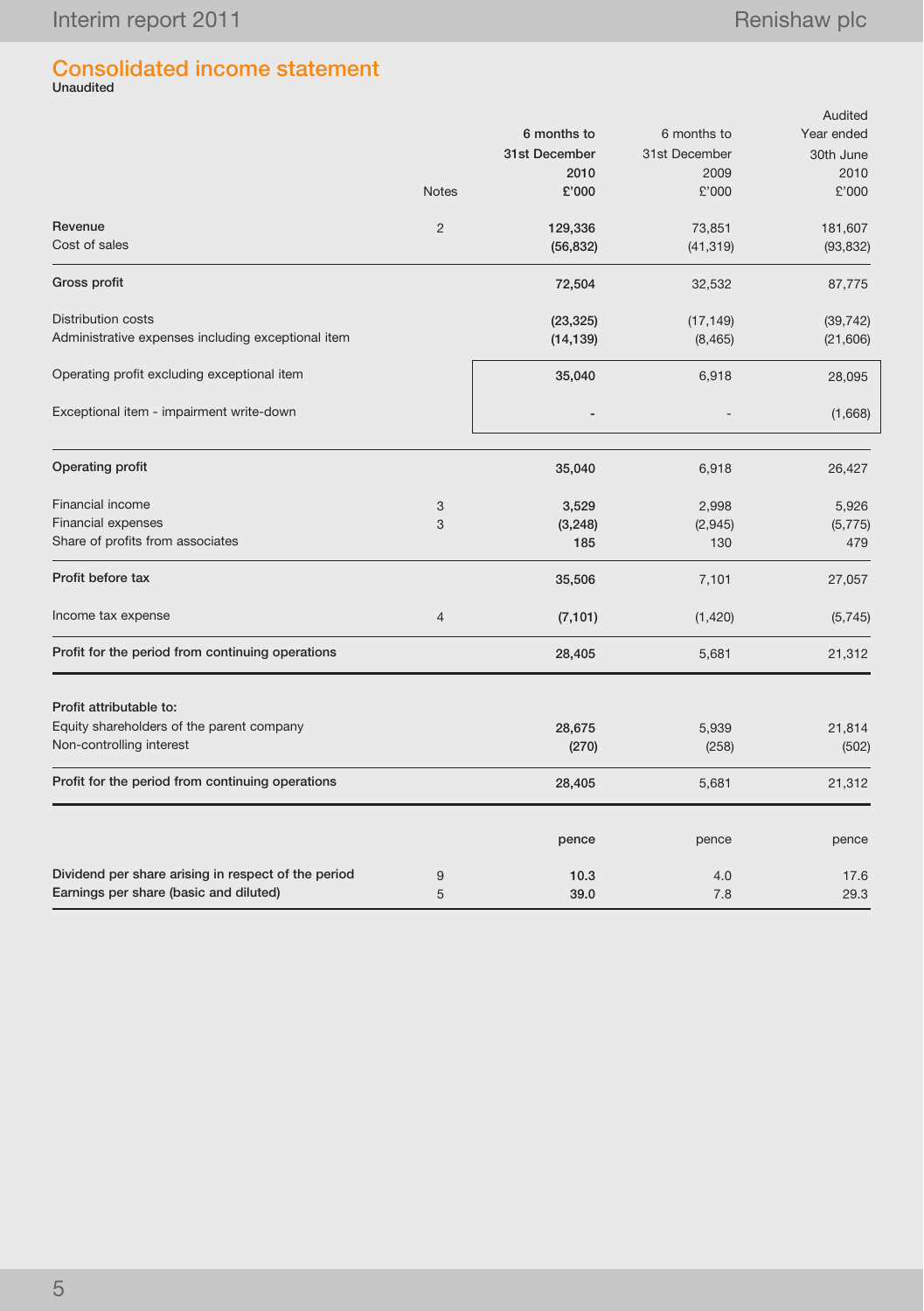# Consolidated statement of comprehensive income and expense Unaudited

|                                                         |               |               | Audited    |
|---------------------------------------------------------|---------------|---------------|------------|
|                                                         | 6 months to   | 6 months to   | Year ended |
|                                                         | 31st December | 31st December | 30th June  |
|                                                         | 2010          | 2009          | 2010       |
|                                                         | £'000         | £'000         | £'000      |
| Profit for the period                                   | 28,405        | 5,681         | 21,312     |
| Other items recognised directly in equity:              |               |               |            |
| Foreign exchange translation differences                | (101)         | 788           | 2,201      |
| Actuarial gain/(loss) in the pension schemes            | 5,983         | (7,308)       | (14, 867)  |
| Effective portion of changes in fair value of cash flow |               |               |            |
| hedges, net of recycling                                | (5,386)       | (4, 147)      | 7,760      |
| Comprehensive income and expense of associates          |               |               | (324)      |
| Deferred tax on income and expense recognised in equity | 106           | 3,155         | 1,820      |
| Expense recognised directly in equity                   | 602           | (7, 512)      | (3, 410)   |
| Total comprehensive income and expense for the period   | 29,007        | (1,831)       | 17,902     |
| Attributable to:                                        |               |               |            |
| Equity shareholders of the parent company               | 29,277        | (1, 573)      | 18,404     |
| Non-controlling interest                                | (270)         | (258)         | (502)      |
| Total comprehensive income and expense for the period   | 29,007        | (1,831)       | 17,902     |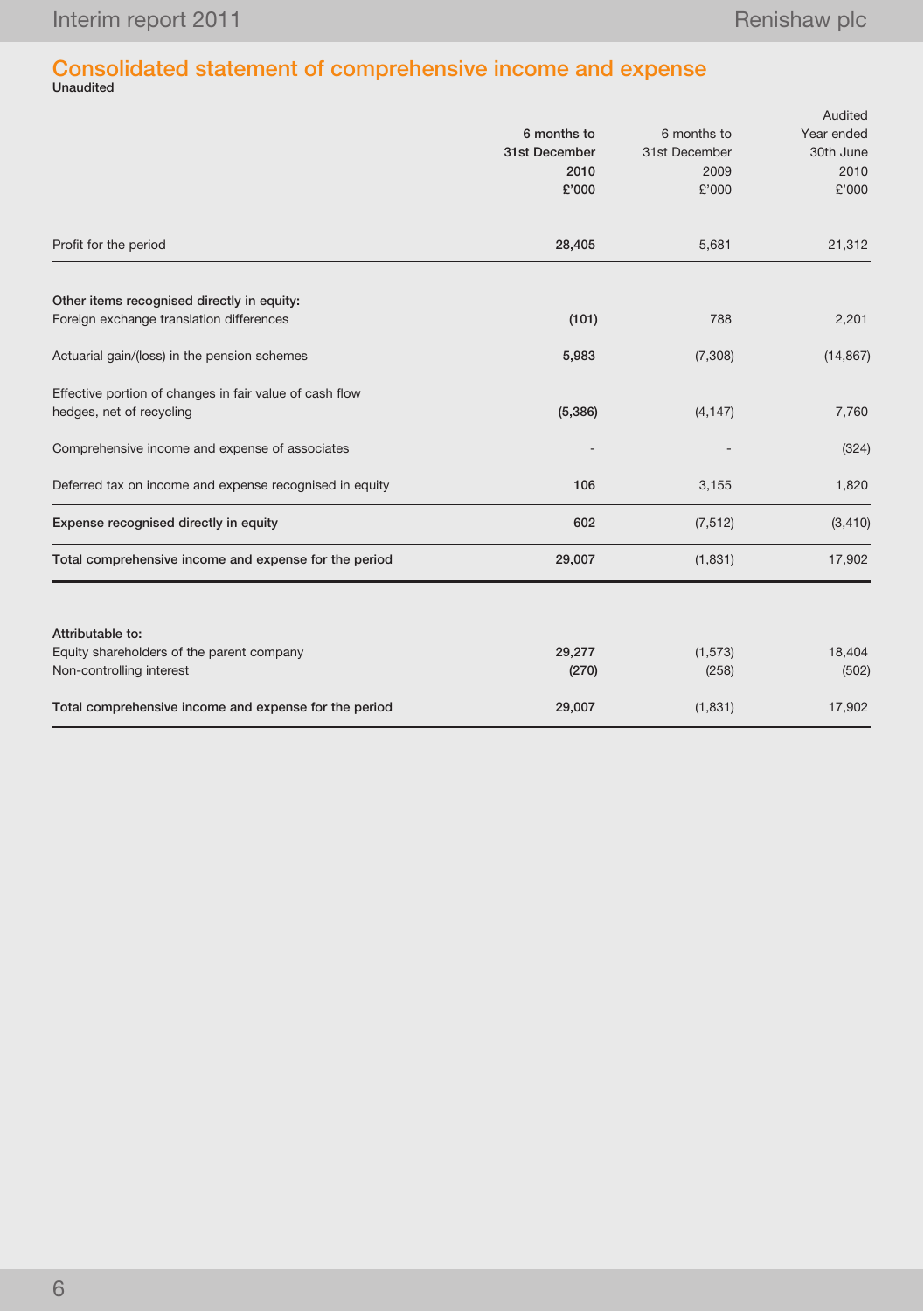# Consolidated balance sheet Unaudited

|                                      |                  |                  |                  | Audited      |
|--------------------------------------|------------------|------------------|------------------|--------------|
|                                      |                  | At 31st December | At 31st December | At 30th June |
|                                      |                  | 2010             | 2009             | 2010         |
|                                      | <b>Notes</b>     | £'000            | £'000            | £'000        |
| <b>Assets</b>                        |                  |                  |                  |              |
| Property, plant and equipment        | 6                | 74,901           | 72,021           | 70,532       |
| Intangible assets                    | $\overline{7}$   | 29,598           | 28,564           | 28,613       |
| Investments in associates            | 8                | 8,087            | 7,024            | 5,152        |
| Deferred tax assets                  |                  | 20,095           | 17,322           | 20,056       |
| <b>Derivatives</b>                   |                  |                  |                  |              |
|                                      | 9                | 1,490            | 1,951            | 4,002        |
| Total non-current assets             |                  | 134,171          | 126,882          | 128,355      |
| <b>Current assets</b>                |                  |                  |                  |              |
| Inventories                          |                  | 39,961           | 24,972           | 30,884       |
| Trade receivables                    |                  | 49,590           | 30,389           | 45,873       |
| Current tax                          |                  | 2,036            | 3,107            | 1,848        |
| Other receivables                    |                  | 7,534            | 3,529            | 4,725        |
| <b>Derivatives</b>                   | 9                | 1,723            | 618              | 1,158        |
| Cash and cash equivalents            |                  | 28,922           | 24,372           | 31,143       |
|                                      |                  |                  |                  |              |
| <b>Total current assets</b>          |                  | 129,766          | 86,987           | 115,631      |
| <b>Current liabilities</b>           |                  |                  |                  |              |
| Trade payables                       |                  | 9,941            | 6,291            | 10,440       |
| Current tax                          |                  | 5,454            | 841              | 532          |
| Provisions                           |                  | 562              | 599              | 539          |
| Derivatives                          | 9                | 5,399            | 7,151            | 3,346        |
| Other payables                       |                  | 14,284           | 9,451            | 15,027       |
| <b>Total current liabilities</b>     |                  | 35,640           | 24,333           | 29,884       |
| Net current assets                   |                  | 94,126           | 62,654           | 85,747       |
|                                      |                  |                  |                  |              |
| Non-current liabilities              |                  |                  |                  |              |
| Employee benefits                    | 10               | 31,085           | 29,728           | 37,251       |
| Deferred tax liabilities             |                  | 15,336           | 10,624           | 15,433       |
| Derivatives                          | 9                | 2,961            | 7,086            | 1,575        |
| Other payables                       |                  | 1,222            |                  | 1,222        |
| <b>Total non-current liabilities</b> |                  | 50,604           | 47,438           | 55,481       |
| Total assets less total liabilities  |                  | 177,693          | 142,098          | 158,621      |
|                                      |                  |                  |                  |              |
| Equity                               |                  |                  |                  |              |
| Share capital                        | $\boldsymbol{9}$ | 14,558           | 14,558           | 14,558       |
| Share premium                        | 9                | 42               | 42               | 42           |
| Currency translation reserve         | 9                | 3,922            | 2,610            | 4,023        |
| Cash flow hedging reserve            | 9                | (3,706)          | (8,401)          | 172          |
| Retained earnings                    | 9                | 163,816          | 133,380          | 140,459      |
| Other reserve                        | 9                | (237)            |                  | (201)        |
| Non-controlling interest             | 9                | (702)            | (91)             | (432)        |
| <b>Total equity</b>                  |                  | 177,693          | 142,098          | 158,621      |
|                                      |                  |                  |                  |              |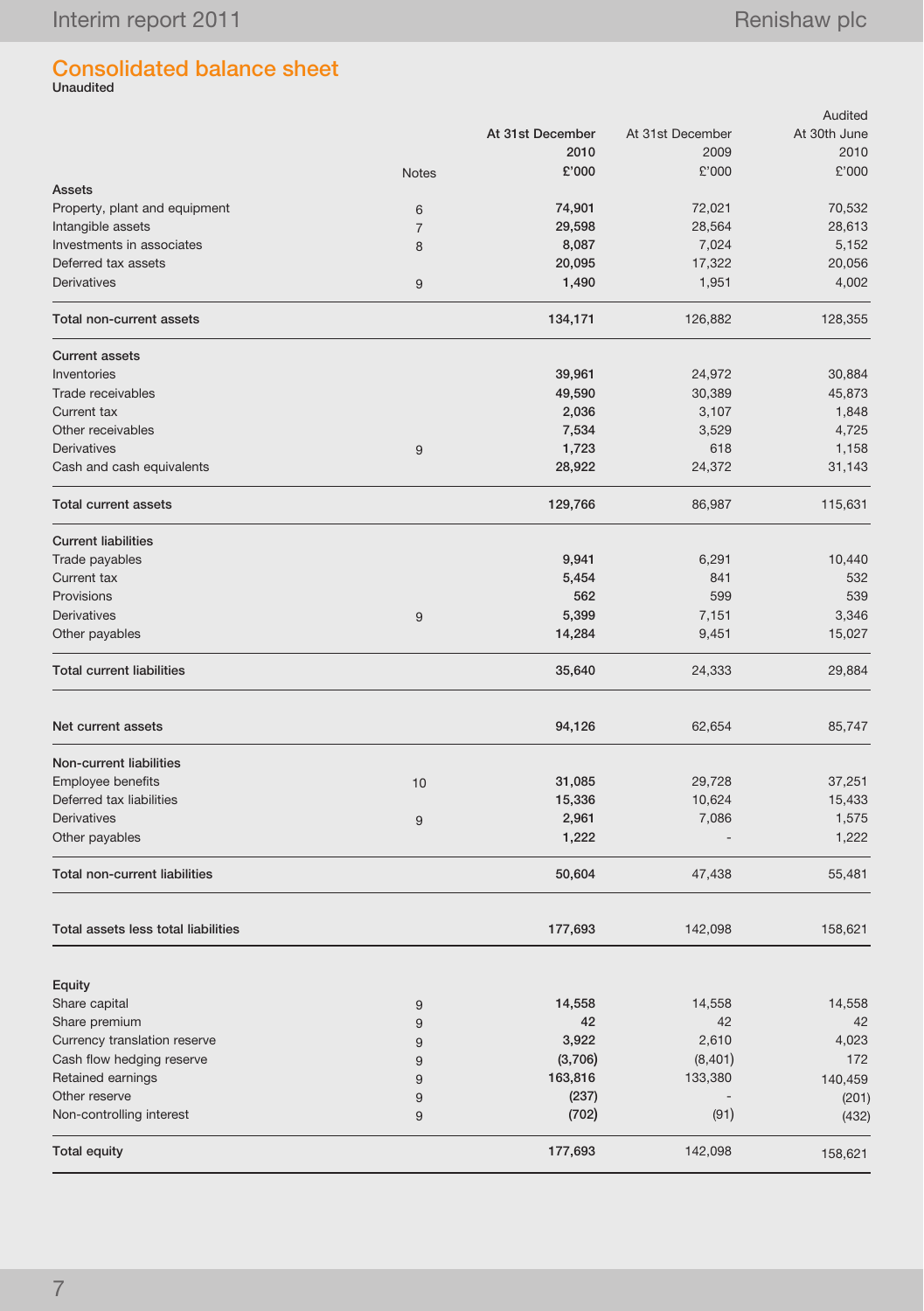# Consolidated statement of changes in equity Unaudited

|                                                                                             | Share<br>capital<br>£'000 | Share<br>premium<br>£'000 | Currency<br>translation<br>reserve<br>£'000 | Cash flow<br>hedging<br>reserve<br>£'000 | Retained<br>earnings<br>£'000 | Other<br>reserve<br>£'000 | Non-<br>controlling<br>interest<br>£'000 | Total<br>£'000   |
|---------------------------------------------------------------------------------------------|---------------------------|---------------------------|---------------------------------------------|------------------------------------------|-------------------------------|---------------------------|------------------------------------------|------------------|
| Balance at 1st July 2009                                                                    | 14,558                    | 42                        | 1,822                                       | (5, 415)                                 | 132,755                       |                           | 18                                       | 143,780          |
| Profit/(loss) for the period                                                                |                           |                           |                                             |                                          | 5,939                         |                           | (258)                                    | 5,681            |
| Other comprehensive income and expense                                                      |                           |                           |                                             |                                          |                               |                           |                                          |                  |
| Actuarial loss in the pension schemes (net)                                                 |                           |                           | $\blacksquare$                              | $\overline{\phantom{a}}$                 | (5,314)                       |                           |                                          | (5,314)          |
| Foreign exchange translation differences                                                    |                           |                           | 788                                         |                                          |                               |                           |                                          | 788              |
| Changes in fair value of cash flow hedges (net)                                             |                           |                           |                                             | (2,986)                                  |                               |                           |                                          | (2,986)          |
| Total other comprehensive income                                                            |                           |                           | 788                                         | (2,986)                                  | (5,314)                       |                           |                                          | (7, 512)         |
| Total comprehensive income                                                                  |                           |                           | 788                                         | (2,986)                                  | 625                           |                           | (258)                                    | (1, 831)         |
| Acquisition of non-controlling interest                                                     |                           |                           |                                             |                                          |                               |                           | 149                                      | 149              |
| Dividends paid                                                                              |                           |                           |                                             |                                          |                               |                           |                                          |                  |
| Transactions with owners recorded in equity                                                 |                           |                           |                                             |                                          |                               |                           | 149                                      | 149              |
| Balance at 31st December 2009                                                               | 14,558                    | 42                        | 2,610                                       | (8,401)                                  | 133,380                       |                           | (91)                                     | 142,098          |
| Profit/(loss) for the period                                                                |                           |                           |                                             | $\overline{\phantom{a}}$                 | 15,875                        |                           | (244)                                    | 15,631           |
| Other comprehensive income and expense                                                      |                           |                           |                                             |                                          |                               |                           |                                          |                  |
| Actuarial loss in the pension schemes (net)                                                 |                           |                           |                                             | $\overline{\phantom{a}}$                 | (5,560)                       |                           |                                          | (5,560)          |
| Foreign exchange translation differences<br>Changes in fair value of cash flow hedges (net) |                           |                           | 1,413                                       | 8,573                                    |                               |                           |                                          | 1,413<br>8,573   |
| Relating to associates                                                                      |                           |                           |                                             |                                          | (324)                         |                           |                                          | (324)            |
| Total other comprehensive income                                                            |                           |                           | 1,413                                       | 8,573                                    | (5,884)                       |                           |                                          | 4,102            |
| Total comprehensive income                                                                  |                           |                           | 1,413                                       | 8,573                                    | 9,991                         |                           | (244)                                    | 19,733           |
|                                                                                             |                           |                           |                                             |                                          |                               |                           |                                          |                  |
| Acquisition of non-controlling interest<br>Dividends paid                                   |                           |                           |                                             | $\overline{\phantom{a}}$                 | (2,912)                       | (201)                     | (97)<br>$\overline{\phantom{m}}$         | (298)<br>(2,912) |
|                                                                                             |                           |                           |                                             | $\overline{a}$                           |                               |                           |                                          |                  |
| Transactions with owners recorded in equity                                                 |                           |                           |                                             |                                          | (2,912)                       | (201)                     | (97)                                     | (3,210)          |
| Balance at 30th June 2010                                                                   | 14,558                    | 42                        | 4,023                                       | 172                                      | 140,459                       | (201)                     | (432)                                    | 158,621          |
| Profit/(loss) for the period                                                                |                           |                           |                                             |                                          | 28,675                        |                           | (270)                                    | 28,405           |
| Other comprehensive income and expense                                                      |                           |                           |                                             |                                          |                               |                           |                                          |                  |
| Actuarial gain in the pension schemes (net)                                                 |                           |                           | $\overline{\phantom{a}}$                    | $\qquad \qquad -$                        | 4,581                         |                           |                                          | 4,581            |
| Foreign exchange translation differences                                                    |                           |                           | (101)                                       |                                          |                               |                           |                                          | (101)            |
| Changes in fair value of cash flow hedges (net)                                             |                           |                           | $\overline{\phantom{a}}$                    | (3,878)                                  |                               |                           | $\qquad \qquad -$                        | (3,878)          |
| Total other comprehensive income                                                            |                           |                           | (101)                                       | (3,878)                                  | 4,581                         |                           |                                          | 602              |
| Total comprehensive income                                                                  |                           |                           | (101)                                       | (3,878)                                  | 33,256                        |                           | (270)                                    | 29,007           |
| Acquisition of non-controlling interest                                                     |                           |                           |                                             |                                          |                               | (36)                      |                                          | (36)             |
| Dividends paid                                                                              |                           |                           |                                             | $\overline{\phantom{a}}$                 | (9,899)                       |                           |                                          | (9,899)          |
| Transactions with owners recorded in equity                                                 |                           | $\qquad \qquad -$         |                                             | $\overline{a}$                           | (9,899)                       | (36)                      | $\overline{a}$                           | (9,935)          |
| Balance at 31st December 2010                                                               | 14,558                    | 42                        | 3,922                                       | (3,706)                                  | 163,816                       | (237)                     | (702)                                    | 177,693          |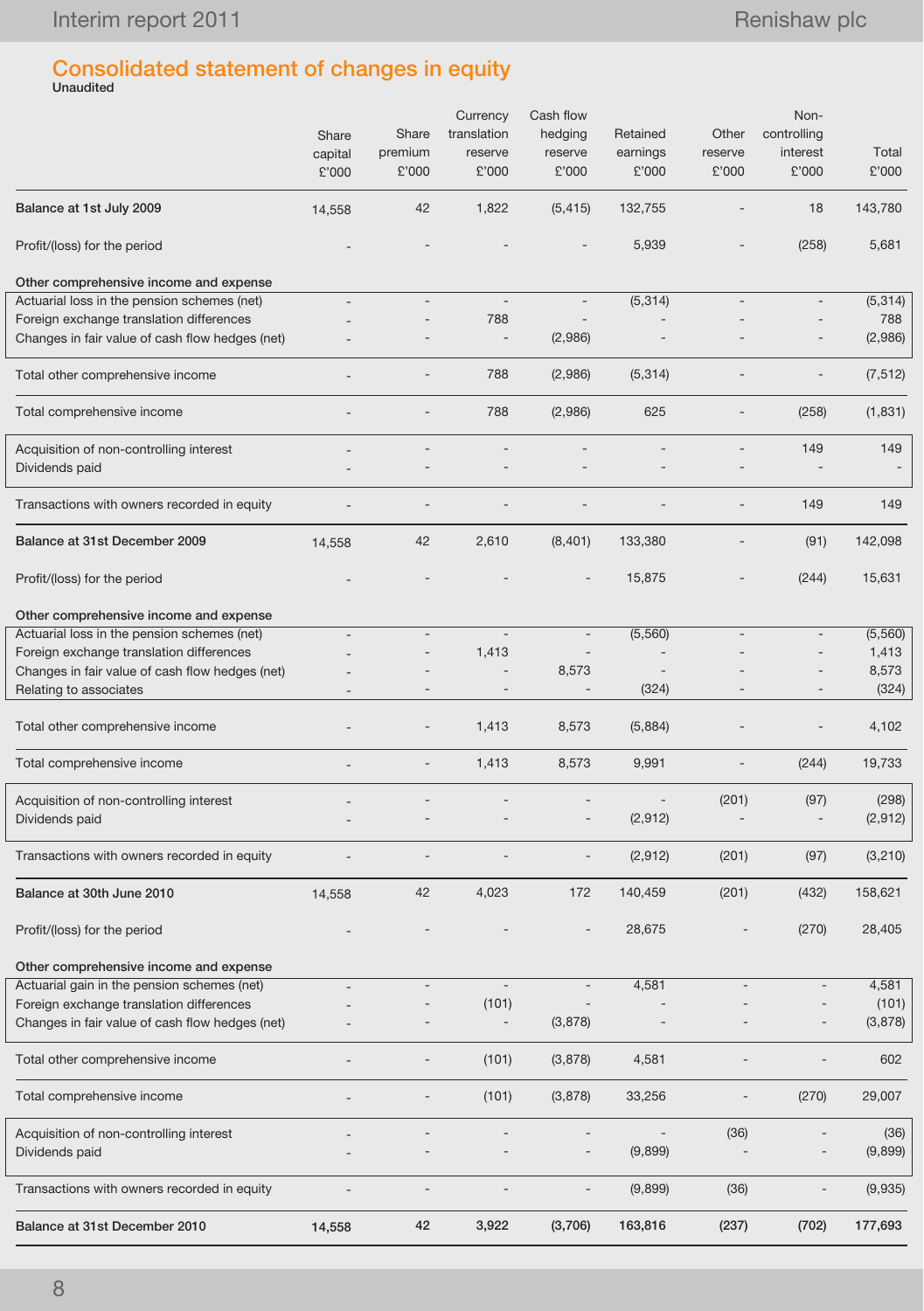# Consolidated statement of cash flows Unaudited

|                                                                                                               |                 |                   | Audited            |
|---------------------------------------------------------------------------------------------------------------|-----------------|-------------------|--------------------|
|                                                                                                               | 6 months to     | 6 months to       | Year ended         |
|                                                                                                               | 31st December   | 31st December     | 30th June          |
|                                                                                                               | 2010            | 2009              | 2010               |
|                                                                                                               | £'000           | £'000             | £'000              |
| Cash flows from operating activities                                                                          |                 |                   |                    |
| Profit for the period                                                                                         | 28,405          | 5,681             | 21,312             |
| Amortisation of development costs                                                                             | 3,251           | 2,220             | 4,692              |
| Amortisation of other intangibles                                                                             | 989             | 897               | 1,871              |
| Depreciation                                                                                                  | 3,820           | 4,050             | 7,907              |
| Profit on sale of property, plant and equipment                                                               |                 |                   | (31)               |
| Share of profits from associates                                                                              | (185)           | (130)             | (479)              |
| Exceptional impairment write-down                                                                             |                 |                   | 1,668              |
| Financial income                                                                                              | (3, 529)        | (2,998)           | (5,926)            |
| Financial expenses                                                                                            | 3,248           | 2,945             | 5,775              |
| Tax expense                                                                                                   | 7,101           | 1,420             | 5,745              |
|                                                                                                               | 14,695          | 8,404             | 21,222             |
| (Increase)/decrease in inventories                                                                            | (9,075)         | 4,184             | (1,728)            |
| Increase in trade and other receivables                                                                       | (6, 516)        | (5, 456)          | (21, 252)          |
| (Decrease)/increase in trade and other payables                                                               | (1, 453)        | 102               | 10,711             |
| Increase/(decrease) in provisions                                                                             | 23              | (57)              | (117)              |
|                                                                                                               | (17, 021)       | (1,227)           | (12, 386)          |
| Income taxes paid                                                                                             | (2, 321)        | (2,947)           | (5,615)            |
| Cash flows from operating activities                                                                          | 23,758          | 9,911             | 24,533             |
| <b>Investing activities</b>                                                                                   |                 |                   |                    |
| Purchase of property, plant and equipment                                                                     | (7, 354)        | (1, 103)          | (2,868)            |
| Development costs capitalised                                                                                 | (4, 449)        | (3,590)           | (6,968)            |
| Purchase of other intangibles                                                                                 | (491)           | (235)             | (184)              |
| Investment in associates                                                                                      | (3,090)         |                   | (149)              |
| Sale of property, plant and equipment                                                                         | 5               | 71                | 190                |
| Interest received                                                                                             | 200             | 132               | 255                |
| Dividend received from associate                                                                              | 20              | 21                | 80                 |
| Cash flows from investing activities                                                                          | (15, 159)       | (4, 704)          | (9,644)            |
| <b>Financing activities</b>                                                                                   |                 |                   |                    |
| Interest paid                                                                                                 | (102)           | (117)             | (178)              |
| Dividends paid                                                                                                | (9,899)         |                   | (2,912)            |
| Cash flows from financing activities                                                                          | (10,001)        | (117)             | (3,090)            |
|                                                                                                               |                 |                   |                    |
| Net (decrease)/increase in cash and cash equivalents                                                          | (1, 402)        | 5,090             | 11,799             |
| Cash and cash equivalents at the beginning of the period<br>Effect of exchange rate fluctuations on cash held | 31,143<br>(819) | 20,488<br>(1,206) | 20,488<br>(1, 144) |
| Cash and cash equivalents at the end of the period                                                            | 28,922          | 24,372            | 31,143             |
|                                                                                                               |                 |                   |                    |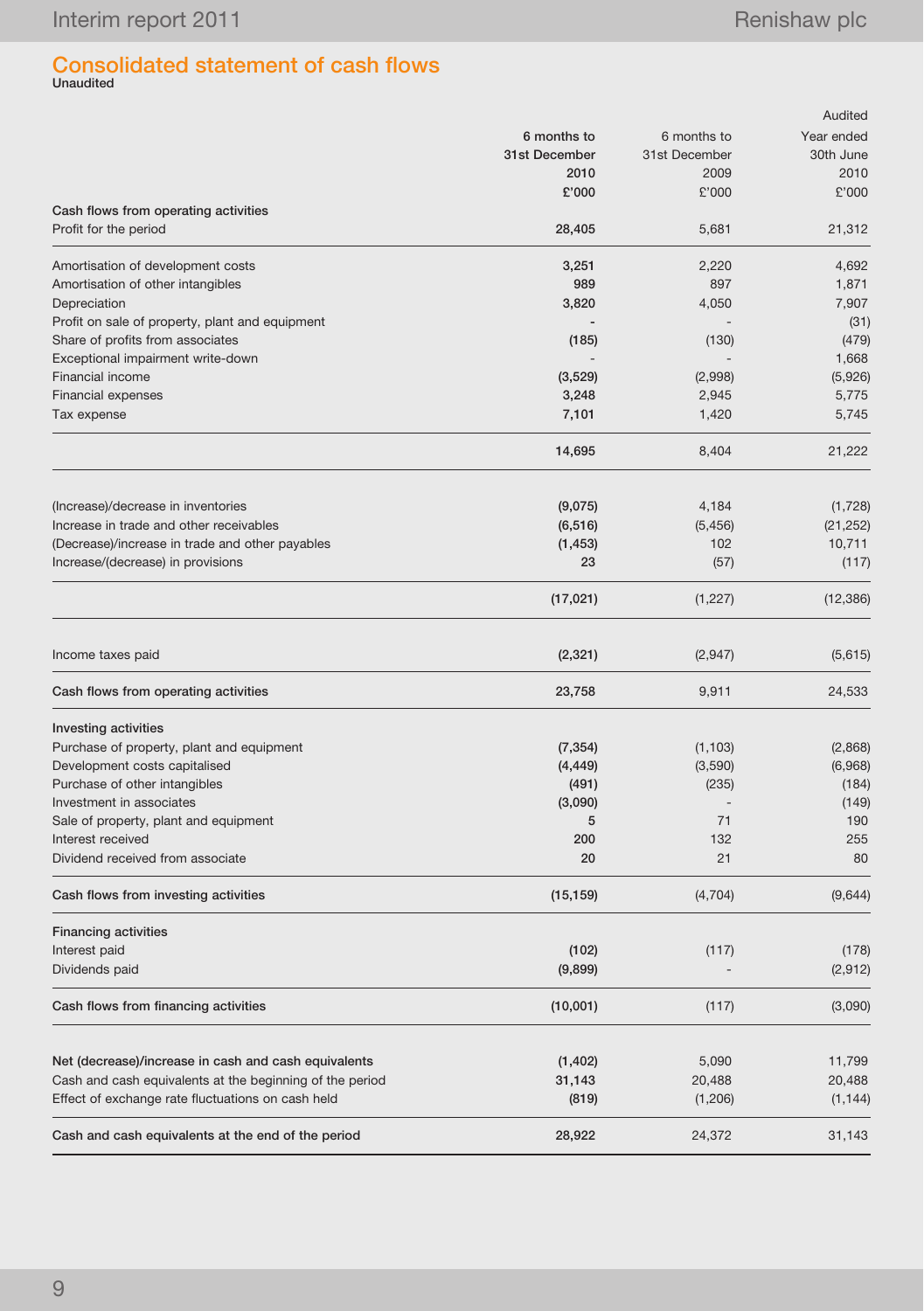# Responsibility statement

We confirm that to the best of our knowledge:

- the condensed set of financial statements has been prepared in accordance with IAS 34 Interim Financial Reporting as adopted by the EU;
- the Interim report includes a fair review of the information required by:
	- (a) DTR 4.2.7R of the Disclosure Rules and Transparency Rules, being an indication of important events that have occurred during the first six months of the financial year and their impact on the condensed set of financial statements; and a description of the principal risks and uncertainties for the remaining six months of the year; and
	- (b) DTR 4.2.8R of the Disclosure Rules and Transparency Rules, being related party transactions that have taken place in the first six months of the current financial year and that have materially affected the financial position or performance of the entity during that period; and any changes in the related party transactions described in the last annual report that could do so.

On behalf of the Board

A C G Roberts FCA Group Finance Director 26th January 2011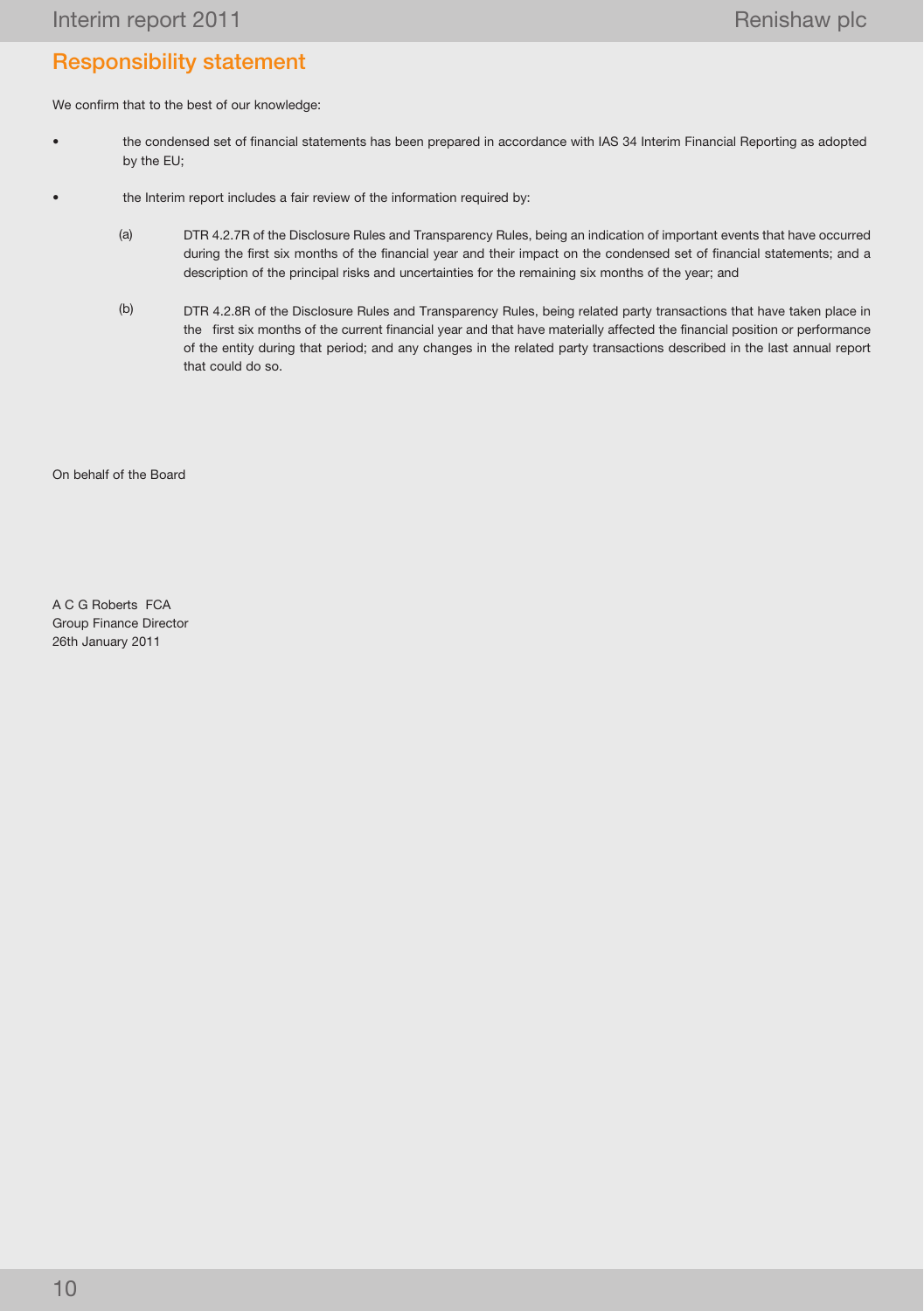# **Notes**

# 1. Status of Interim report and accounting policies

The Interim report, which has not been audited, was approved by the directors on 26th January 2011.

#### General information

The Interim report has been prepared in accordance with the EU endorsed standard IAS 34, 'Interim financial reporting'. This interim financial information has been prepared on the basis of the accounting policies adopted in the most recent annual financial statements, these being for the year ended 30th June 2010, as revised for the implementation of specified new amended endorsed standards or interpretations.

Given the nature of some forward-looking information included in this report, which the directors have given in good faith, this information should be treated with due caution. The Interim report is available on our website www.renishaw.com.

The interim financial information for the six months to 31st December 2010 and the comparative figures for the six months to 31st December 2009 are unaudited. The comparative figures for the financial year ended 30th June 2010 are not the Company's statutory accounts for that financial year. Those accounts have been reported on by the Company's auditors and delivered to the registrar of companies. The report of the auditors was (i) unqualified, (ii) did not include a reference to any matters to which the auditors drew attention by way of emphasis without qualifying their report, and (iii) did not contain a statement under section 498 (2) or (3) of the Companies Act 2006, relating to the accounting records of the Company.

#### Going concern

The Group has considerable financial resources at its disposal and the directors have considered the current financial projections. As a consequence, the directors believe that the Group is well placed to manage its business risks successfully.

After making enquiries, the directors have a reasonable expectation that the Group has adequate resources to continue in operational existence for the foreseeable future. Accordingly, they continue to adopt the going concern basis in preparing the Interim report.

#### Accounting policies

The accounting policies applied and significant estimates used by the Group in this Interim report are the same as those applied by the Group for the year ended 30th June 2010.

The following amendments to standards are mandatory for the first time for the financial year ending 30th June 2011 and have been adopted, but none have had a material impact on the results of the Group:

- IFRS 2 Share-based payments. Where the parent company pays cash settled share-based payments direct to the subsidiary's employees, the subsidiary is required to recognise this share-based transaction in its separate financial statements.
- IFRS 3 Business combinations. This requires that subsequent changes to the fair value of contingent consideration on acquisitions will affect the income statement and not goodwill. The amendment requires the acquirer to choose between measuring the non-controlling interest at fair value, or at its proportionate interest in the fair value, of the identifiable assets and liabilities. This choice is made on a transaction by transaction basis.
- IFRS 8 Operating segments. This specifies minor amendments to the situations in which various segmental analysis metrics require disclosure.
- IAS 27 Consolidated and separate financial statements. This details minor transition requirements for amendments made as a result of IAS 27 (as amended in 2008), to IAS 21, IAS 28 and IAS 31.
- IAS 32 Financial instruments: Disclosure and presentation. This extends the scope of instruments that can be considered to constitute a rights issue, particularly in relation to instruments in currencies other than the functional currency.

#### 2. Segmental information

Renishaw's business is metrology, the science of measurement. The Group manufactures a comprehensive range of high-precision probing systems and accessories, calibration and measuring systems and other innovative products which enable customers worldwide to carry out dimensional measurements to traceable standards.

In addition to developing the Group's traditional core metrology business, the Group has also been investing in the development of additional applications for new market sectors based upon its core metrology expertise. The additional investment has been focused on the healthcare sector and products for the dental and neurosurgical markets, together with our spectroscopy product offerings. The Group thus manages its business in two business segments, Metrology, being the traditional core business, and Healthcare.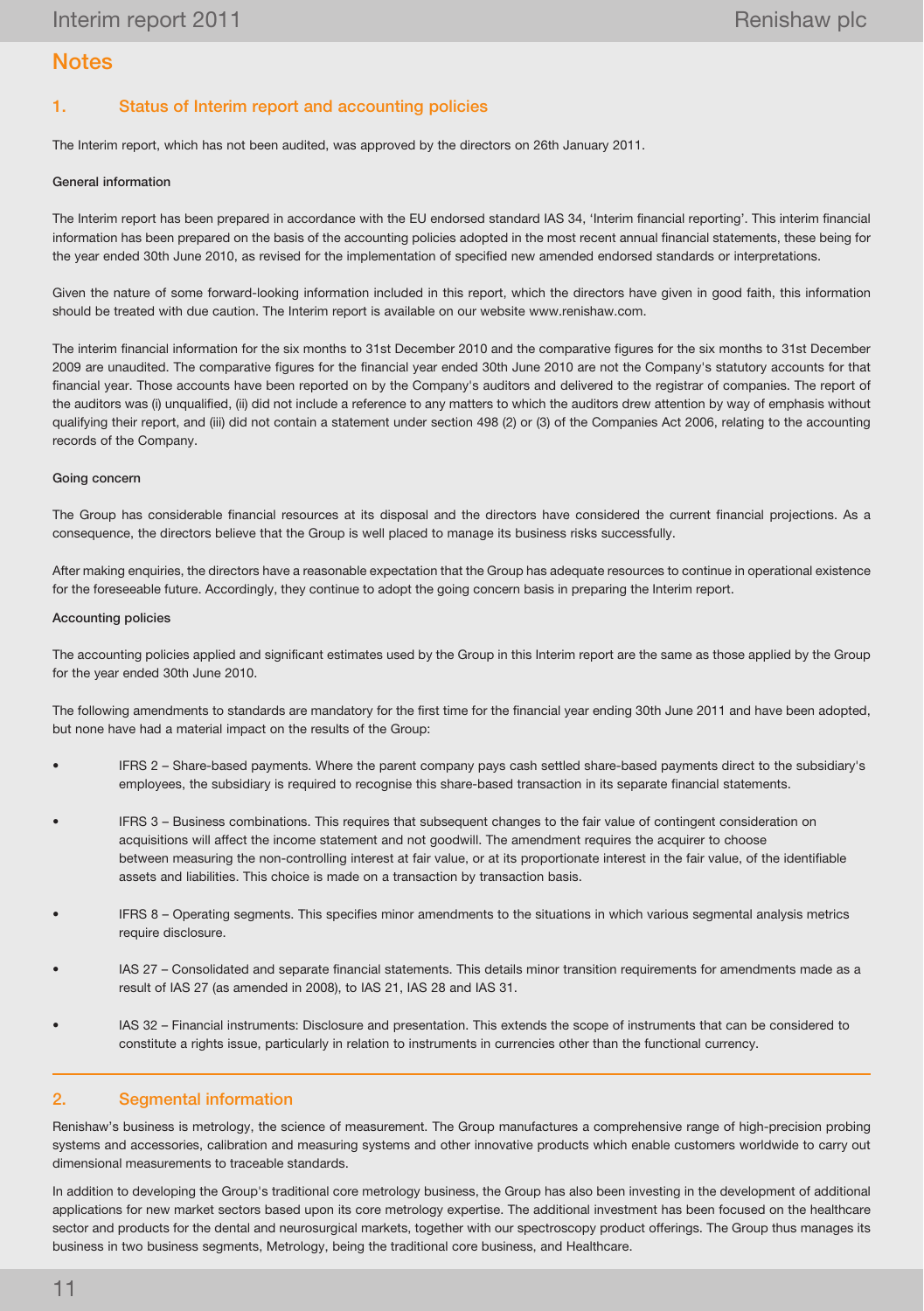27,057

# 2. Segmental information (continued)

The Group's main products within these segments comprise:

Metrology - Co-ordinate measuring machine ("CMM") probes and accessories, which are used for accurate post-process inspection of components on CMMs; Machine tool probes and tool setting systems, used for automated component identification, workpiece and tool setting and component inspection; Laser calibration systems and the QC20-W ballbar, used to determine the accuracy of CMMs, machine tools and other industrial and scientific equipment; Linear and angle encoder systems, for precise linear and rotary motion control; Versatile automated systems for part handling, inspection and material processing; and a broad range of styli for all probes.

Healthcare - Scanning and milling systems applied to the dental sector, offering a complete CAD/CAM system for crown and bridge frameworks; Spectroscopy products, including a Raman microscope, used to identify the composition and structure of materials (including medicinal tablet mapping, molecular diagnostics and DNA analysis); and neurosurgical products for use in neurosurgical procedures and for enhancing the images obtained from MRI scanners.

| Revenue                        | Metrology<br>£'000 | Healthcare<br>£'000 | Total<br>£'000 |
|--------------------------------|--------------------|---------------------|----------------|
| 6 months to 31st December 2010 | 120,472            | 8,864               | 129,336        |
| 6 months to 31st December 2009 | 65,876             | 7.975               | 73,851         |
| Year ended 30th June 2010      | 162,118            | 19.489              | 181,607        |
|                                |                    |                     |                |

| Depreciation and amortisation  | Metrology<br>£'000 | Healthcare<br>£'000 | Total<br>£'000 |
|--------------------------------|--------------------|---------------------|----------------|
| 6 months to 31st December 2010 | 6,789              | 1,271               | 8,060          |
| 6 months to 31st December 2009 | 6,335              | 832                 | 7,167          |
| Year ended 30th June 2010      | 12.725             | 1.745               | 14.470         |

| Operating profit                                         | Metrology<br>£'000 | Healthcare<br>£'000 | Total<br>£'000 |
|----------------------------------------------------------|--------------------|---------------------|----------------|
| 6 months to 31st December 2010                           | 39,275             | (4, 235)            | 35,040         |
| Share of profits from associates<br>Net financial income | 185                |                     | 185<br>281     |
| Profit before tax                                        |                    |                     | 35,506         |
| 6 months to 31st December 2009                           | 9,029              | (2, 111)            | 6,918          |
| Share of profits from associates<br>Net financial income | 130                |                     | 130<br>53      |
| Profit before tax                                        |                    |                     | 7,101          |
| Year ended 30th June 2010                                | 31,537             | (3, 442)            | 28,095         |
| Exceptional item - impairment write-down                 | (1,668)            |                     | (1,668)        |
| Share of profits from associates                         | 479                |                     | 479            |
| Net financial income                                     |                    |                     | 151            |

There is no allocation of assets and liabilities to operating segments. Depreciation is included within certain other overhead expenditure which is allocated to segments on the basis of the level of activity.

Profit before tax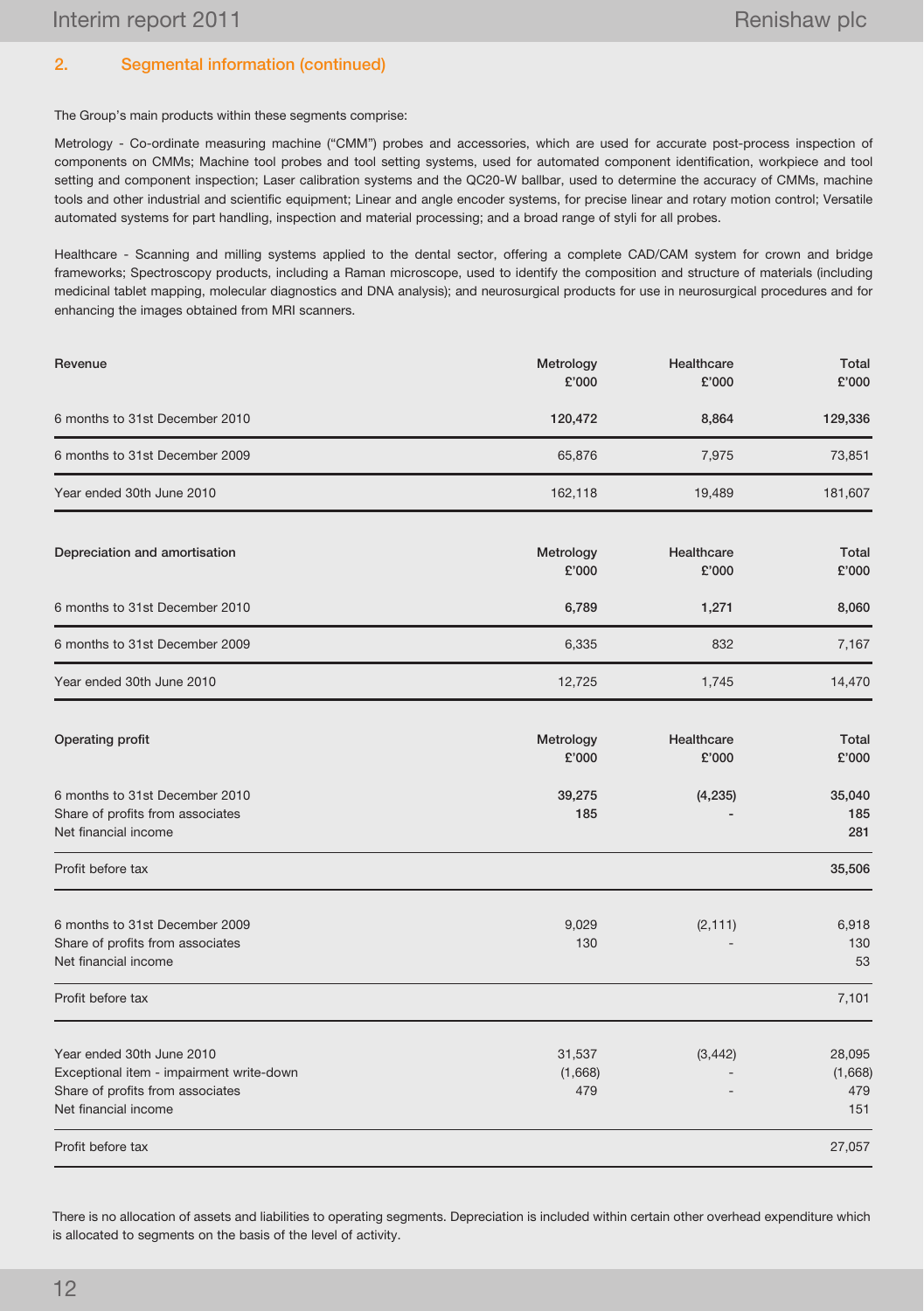# 2. Segmental information (continued)

The following table shows the analysis of revenue by geographical market and the effect of exchange rate changes:

|                            | 6 months to 31st<br>December 2010 at | 6 months to 31st<br>December 2010 | 6 months to 31st<br>December 2009 at |
|----------------------------|--------------------------------------|-----------------------------------|--------------------------------------|
|                            |                                      |                                   |                                      |
|                            | actual exchange                      | at previous year's                | actual exchange                      |
|                            | rates                                | exchange rates                    | rates                                |
|                            | £'000                                | £'000                             | £'000                                |
| Far East                   | 54,073                               | 51,526                            | 26,649                               |
| <b>Continental Europe</b>  | 36,147                               | 36,367                            | 22,565                               |
| North & South America      | 28,735                               | 28,403                            | 17,303                               |
| United Kingdom and Ireland | 6,610                                | 6,610                             | 4,983                                |
| Other regions              | 3,771                                | 3.737                             | 2,351                                |
| Total group revenue        | 129,336                              | 126,643                           | 73,851                               |

Revenue in the above table has been allocated to regions based on the geographical location of the customer. Individual countries which comprised more than 10% of Group revenue were:

|            | 6 months to   | 6 months to   | Year ended |
|------------|---------------|---------------|------------|
|            | 31st December | 31st December | 30th June  |
|            | 2010          | 2009          | 2010       |
|            | £'000         | £'000         | £'000      |
|            |               |               |            |
| China      | 27,861        | 12,365        | 34,211     |
| <b>USA</b> | 25,477        | 14,684        | 35,381     |
| Germany    | 16,609        | 10,700        | 23,042     |
| Japan      | 15,381        | 7,248         | 19,552     |
|            |               |               |            |

There was no revenue from transactions with a single external customer amounting to 10% or more of the Group's total revenue.

The following table shows the analysis of non-current assets by geographical area:

|                | 114,076       | 109,560       | 108,299   |
|----------------|---------------|---------------|-----------|
| Overseas       | 40,128        | 36,948        | 36,639    |
| United Kingdom | 73,948        | 72,612        | 71,660    |
|                | £'000         | £'000         | £'000     |
|                | 2010          | 2009          | 2010      |
|                | 31st December | 31st December | 30th June |
|                | At            | At            | At        |

No overseas country had non-current assets amounting to 10% or more of the Group's total non-current assets.

#### 3. Financial income and expenses

| <b>Financial income</b>                          | 6 months to   | 6 months to   | Year ended |
|--------------------------------------------------|---------------|---------------|------------|
|                                                  | 31st December | 31st December | 30th June  |
|                                                  | 2010          | 2009          | 2010       |
|                                                  | £'000         | £'000         | £'000      |
|                                                  |               |               |            |
| Expected return on assets in the pension schemes | 3,329         | 2,866         | 5,671      |
| Bank interest receivable                         | 200           | 132           | 255        |
|                                                  | 3,529         | 2,998         | 5,926      |
|                                                  |               |               |            |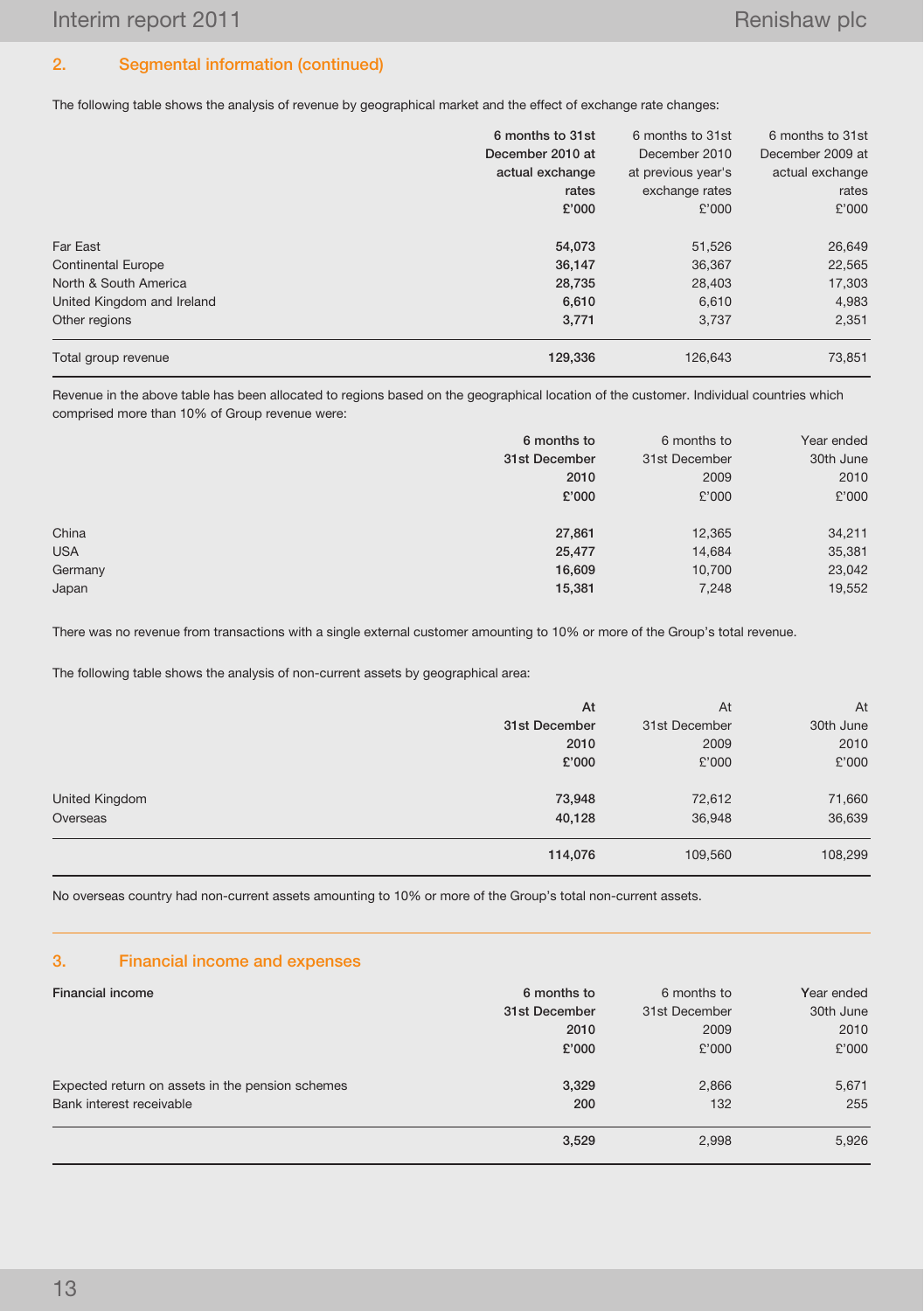### 3. Financial income and expenses (continued)

| <b>Financial expenses</b>                                       | 6 months to<br>31st December<br>2010 | 6 months to<br>31st December<br>2009 | Year ended<br>30th June<br>2010 |
|-----------------------------------------------------------------|--------------------------------------|--------------------------------------|---------------------------------|
| Interest on pension scheme liabilities<br>Bank interest payable | £'000<br>3,146<br>102                | £'000<br>2,828<br>117                | £'000<br>5,597<br>178           |
|                                                                 | 3,248                                | 2,945                                | 5,775                           |

## 4. Income tax expense

The income tax expense has been estimated at a rate of 20% (December 2009 20%), the rate expected to be applicable for the full year.

### 5. Earnings per share

Earnings per share are calculated on earnings of £28,405,000 (December 2009 £5,681,000) and on 72,788,543 shares, being the number of shares in issue during the period.

Earnings per share for the year ended 30th June 2010 are calculated on earnings of £21,312,000 and on 72,788,543 shares, being the number of shares in issue during that year.

## 6. Property, plant and equipment

|                       | Freehold<br>land and             | Plant and | Motor    | Assets in the<br>course of |         |
|-----------------------|----------------------------------|-----------|----------|----------------------------|---------|
|                       | buildings                        | equipment | vehicles | construction               | Total   |
|                       | £'000<br>£'000<br>£'000<br>£'000 | £'000     |          |                            |         |
| Cost                  |                                  |           |          |                            |         |
| At 1st July 2010      | 67,989                           | 77,407    | 5,059    | 449                        | 150,904 |
| Additions             | 1,339                            | 3,106     | 697      | 2,212                      | 7,354   |
| <b>Transfers</b>      |                                  | 387       |          | (387)                      |         |
| Disposals             |                                  | (72)      | (302)    |                            | (374)   |
| Currency adjustment   | 932                              | 516       | 101      | $\overline{\phantom{a}}$   | 1,549   |
| At 31st December 2010 | 70,260                           | 81,344    | 5,555    | 2,274                      | 159,433 |
| Depreciation          |                                  |           |          |                            |         |
| At 1st July 2010      | 15,291                           | 61,460    | 3,621    |                            | 80,372  |
| Charge for the period | 814                              | 2,671     | 335      |                            | 3,820   |
| Released on disposals | $\overline{\phantom{a}}$         | (72)      | (297)    |                            | (369)   |
| Currency adjustment   | 371                              | 269       | 69       |                            | 709     |
| At 31st December 2010 | 16,476                           | 64,328    | 3,728    |                            | 84,532  |
| Net book value        |                                  |           |          |                            |         |
| At 31st December 2010 | 53,784                           | 17,016    | 1,827    | 2,274                      | 74,901  |
| At 30th June 2010     | 52,698                           | 15,947    | 1,438    | 449                        | 70,532  |

Additions to assets in the course of construction of £2,212,000 (December 2009 £47,000) comprise £343,000 (2009 £nil) for freehold land and buildings and £1,869,000 (December 2009 £47,000) for plant and equipment.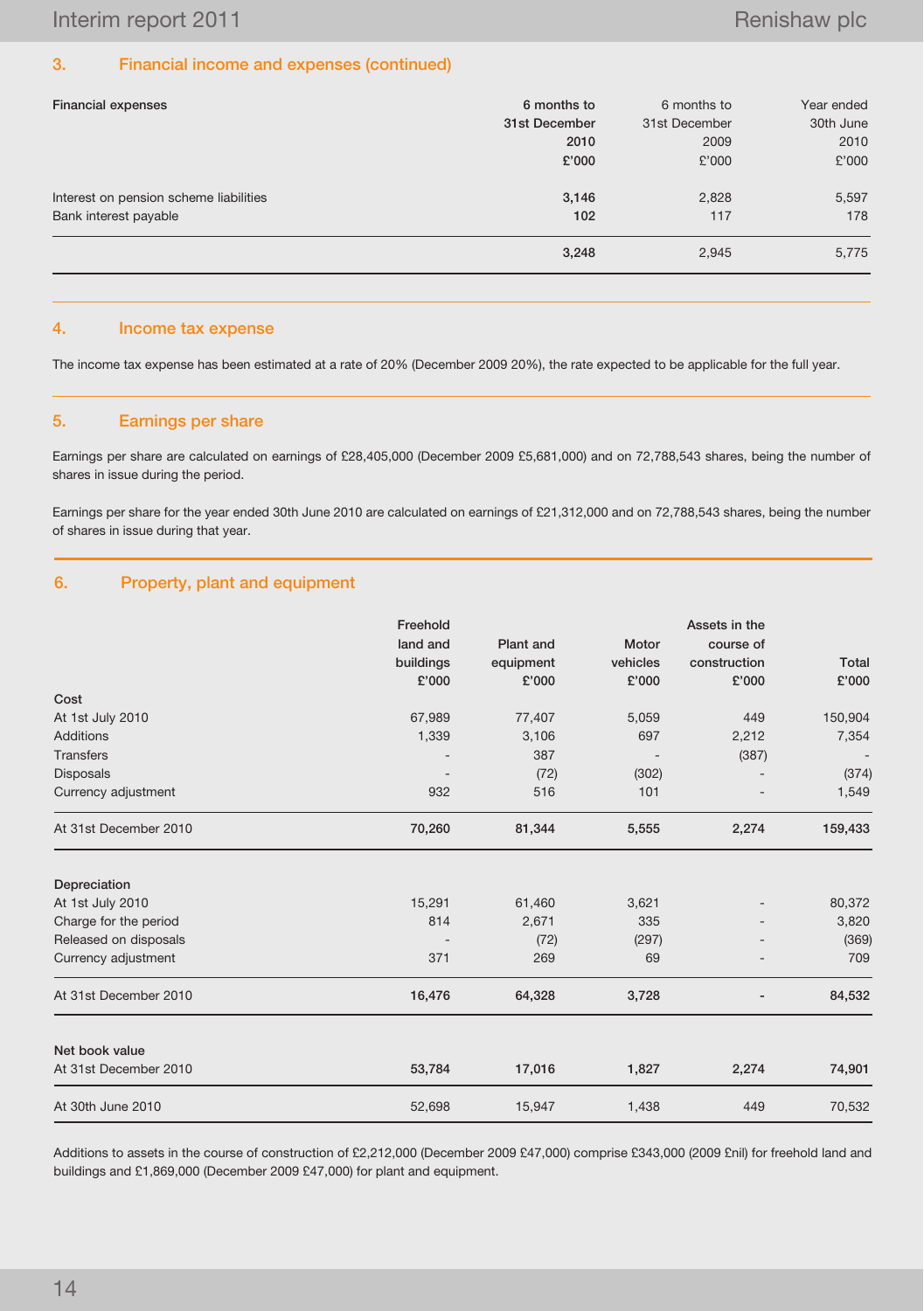# 7. Intangible assets

|                       |               | Other      | Internally<br>generated |                | Software licences |                |
|-----------------------|---------------|------------|-------------------------|----------------|-------------------|----------------|
|                       | Goodwill on   | intangible | development             |                | In the course     |                |
|                       | consolidation | assets     | costs                   | In use         | of acquisition    | Total          |
|                       | £'000         | £'000      | £'000                   | £'000          | £'000             | £'000          |
| Cost                  |               |            |                         |                |                   |                |
| At 1st July 2010      | 5,569         | 5,466      | 35,941                  | 11,271         | 117               | 58,364         |
| Additions             |               | 324        | 4,449                   | 76             | 55                | 4,904          |
| <b>Transfers</b>      |               |            |                         | 119            | (119)             |                |
| Currency adjustment   |               |            |                         | $\overline{7}$ |                   | $\overline{7}$ |
| At 31st December 2010 | 5,569         | 5,790      | 40,390                  | 11,473         | 53                | 63,275         |
| Amortisation          |               |            |                         |                |                   |                |
| At 1st July 2010      |               | 1,803      | 20,521                  | 7,427          |                   | 29,751         |
| Charge for the period |               | 234        | 3,251                   | 435            |                   | 3,920          |
| Currency adjustment   |               |            |                         | 6              |                   | 6              |
| At 31st December 2010 |               | 2,037      | 23,772                  | 7,868          |                   | 33,677         |
| Net book value        |               |            |                         |                |                   |                |
| At 31st December 2010 | 5,569         | 3,753      | 16,618                  | 3,605          | 53                | 29,598         |
| At 30th June 2010     | 5,569         | 3,663      | 15,420                  | 3,844          | 117               | 28,613         |

## 8. Investments in associates

| Movements during the period were:      | 6 months to<br>31st December<br>2010<br>£'000 | 6 months to<br>31st December<br>2009<br>£'000 | Year ended<br>30th June<br>2010<br>£'000 |
|----------------------------------------|-----------------------------------------------|-----------------------------------------------|------------------------------------------|
| Balance at the beginning of the period | 5,152                                         | 7,085                                         | 7,085                                    |
| Investments made during the period     | 3.090                                         |                                               |                                          |
| Dividends received                     | (20)                                          | (21)                                          | (80)                                     |
| Share of profits of associates         | 185                                           | 130                                           | 479                                      |
| Amortisation of intangibles            | (320)                                         | (170)                                         | (340)                                    |
| Other comprehensive income and expense |                                               |                                               | (324)                                    |
| Impairment of investment in Delcam plc | $\overline{\phantom{a}}$                      |                                               | (1,668)                                  |
| Balance at the end of the period       | 8,087                                         | 7,024                                         | 5,152                                    |

In July 2010, the Group acquired a shareholding of 29% in Measurement Devices Limited ("MDL"), a company incorporated in Scotland and operating in the metrology business. The initial consideration was £2.3m and there will be an additional potential payment based on the earnings of MDL in 2011. In December 2010, following a court-approved scheme of arrangement, the Group acquired a further 10% shareholding in MDL for the sum of £0.8m. In January 2011, the shareholding was increased by another 10%, at a cost of £0.8m, to a total of 49%. An agreement provides for the further purchase of the balance of shares in MDL not held by Renishaw over a period of three years with the price payable based on a floor price of £2 per share with additional potential payments based on the earnings of MDL in each of 2011, 2012 and 2013.

MDL is a metrology company based in York, with offices in Aberdeen and USA (Houston). Its laser scanner products are primarily marketed in the areas of marine positioning and mine/quarry scanning. MDL's products will add to Renishaw's current range of laser-based products and the Group's investment in MDL will enable MDL to expand further on a global basis and benefit from Renishaw's technology, engineering and manufacturing expertise and worldwide distribution network.

Disclosure of the fair value of assets acquired will be provided within the year-end financial statements.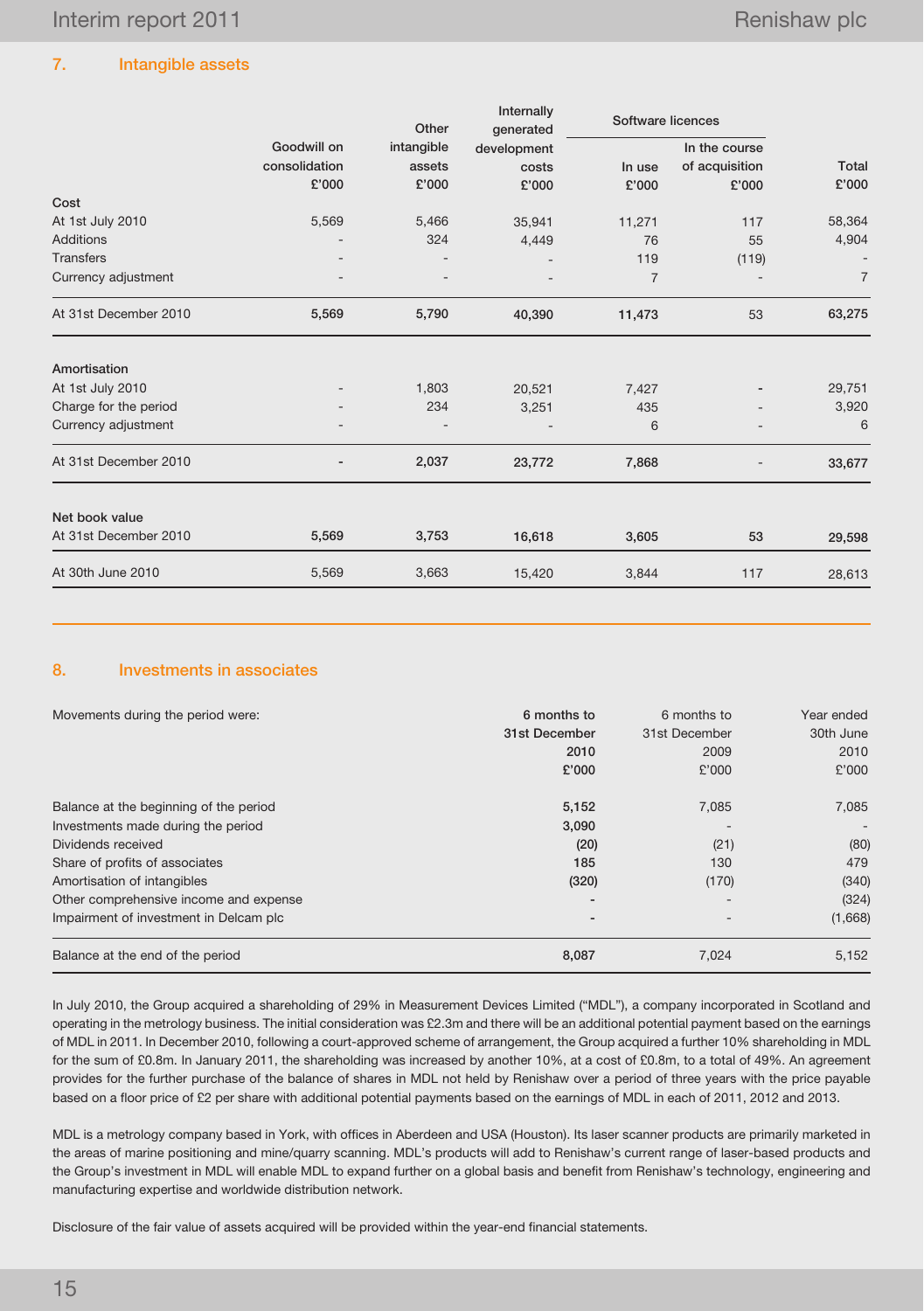## 9. Capital and reserves

| Share capital                          | At            | At            | At        |
|----------------------------------------|---------------|---------------|-----------|
|                                        | 31st December | 31st December | 30th June |
|                                        | 2010          | 2009          | 2010      |
|                                        | £'000         | £'000         | £'000     |
| Allotted, called-up and fully paid     |               |               |           |
| 72,788,543 ordinary shares of 20p each | 14.558        | 14.558        | 14,558    |

The ordinary shares are the only class of share in the Company. Holders of ordinary shares are entitled to vote at general meetings of the Company and receive dividends as declared. The Articles of Association of the Company do not contain any restrictions on the transfer of shares nor on voting rights.

#### Currency translation reserve

The currency translation reserve comprises all foreign exchange differences arising from the translation of the financial statements of the foreign operations, offset by foreign exchange differences on bank liabilities which have been accounted for directly in equity on account of them being classified as hedging items.

#### Cash flow hedging reserve

The cash flow hedging reserve comprises all foreign exchange differences arising from the valuation of forward exchange contracts which are effective hedges and mature after the year end. These are valued on a mark-to-market basis, are accounted for directly in equity and are recycled through the Consolidated income statement when the hedged item affects the Consolidated income statement. The forward contracts mature over the next three and a half years.

| Movements during the period were:                        | 6 months to   | 6 months to   | Year ended |
|----------------------------------------------------------|---------------|---------------|------------|
|                                                          | 31st December | 31st December | 30th June  |
|                                                          | 2010          | 2009          | 2010       |
|                                                          | £'000         | £'000         | £'000      |
| Balance at the beginning of the period                   | 172           | (5, 415)      | (5, 415)   |
| Amounts transferred to the Consolidated income statement | 1,154         | 1,842         | 3,538      |
| Revaluations during the period                           | (5,032)       | (4,828)       | 2,049      |
| Balance at the end of the period                         | (3,706)       | (8,401)       | 172        |
| The cash flow hedging reserve is analysed as:            | At            | At            | At         |
|                                                          | 31st December | 31st December | 30th June  |
|                                                          | 2010          | 2009          | 2010       |
|                                                          | £'000         | £'000         | £'000      |
| Included in other receivables in non-current assets      | 1,490         | 1,951         | 4,002      |
| Included in other receivables in current assets          | 1,723         | 618           | 1,158      |
| Included in other payables in current liabilities        | (5, 399)      | (7, 151)      | (3,346)    |
| Included in other payables in non-current liabilities    | (2,961)       | (7,086)       | (1, 575)   |
|                                                          | (5, 147)      | (11,668)      | 239        |
| Included in deferred tax assets/liabilities              | 1,441         | 3,267         | (67)       |
| Balance at the end of the period                         | (3,706)       | (8,401)       | 172        |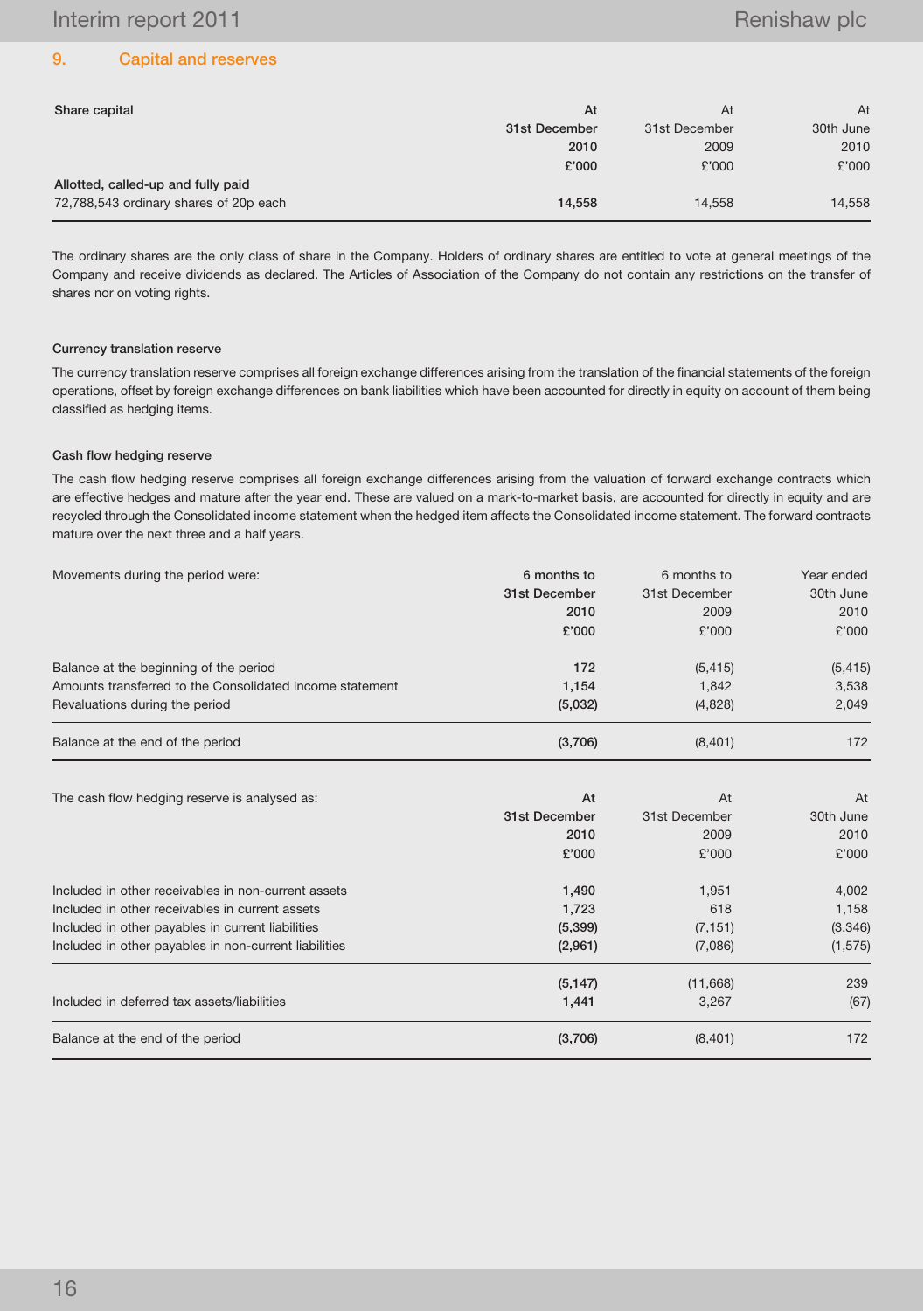# 9. Capital and reserves (continued)

| <b>Dividends</b>                                  | 6 months to   | 6 months to   | Year ended |
|---------------------------------------------------|---------------|---------------|------------|
|                                                   | 31st December | 31st December | 30th June  |
| Dividends paid during the period were:            | 2010          | 2009          | 2010       |
|                                                   | £'000         | £'000         | £'000      |
| 2010 final dividend of 13.6p per share (2009 nil) | 9.899         |               | -          |
| 2010 interim dividend of 4.0p                     | -             |               | 2.912      |
| Total dividends paid during the period            | 9.899         |               | 2,912      |

No final dividend was paid in respect of the year ended 30th June 2009.

An interim dividend for 2011 of £7,497,220 (10.3p per share) will be paid on 11th April 2011, to shareholders on the register on 11th March 2011, with an ex-div date of 9th March 2011.

#### Other reserve

The other reserve is in relation to additional investments in subsidiary undertakings, these being Renishaw Diagnostics Limited and PulseTeq Limited.

| Non-controlling interest               | 6 months to   | 6 months to   | Year ended |
|----------------------------------------|---------------|---------------|------------|
|                                        | 31st December | 31st December | 30th June  |
| Movements during the period were:      | 2010          | 2009          | 2010       |
|                                        | £'000         | £'000         | £'000      |
| Balance at the beginning of the period | (432)         | 18            | 18         |
| Share of investments                   |               | 149           | 52         |
| Share of loss for the period           | (270)         | (258)         | (502)      |
| Balance at the end of the period       | (702)         | (91)          | (432)      |

## 10. Employee benefits

The Group operates a number of pension schemes throughout the world. The major scheme, which covers the UK-based employees, was of the defined benefit type. In April 2007, this scheme, along with the Irish defined benefit scheme, ceased any future accrual for current members and was closed to new members. UK and Irish employees are now covered by defined contribution schemes.

The latest full actuarial valuation of the UK defined benefit scheme was carried out at September 2006 and updated to 31st December 2010 by a qualified independent actuary. The major assumptions used by the actuary were:

|                                                                 | At            | At            | At         |
|-----------------------------------------------------------------|---------------|---------------|------------|
|                                                                 | 31st December | 31st December | 30th June  |
|                                                                 | 2010          | 2009          | 2010       |
|                                                                 | £'000         | £'000         | £'000      |
| Discount rate                                                   | 5.4%          | 5.7%          | 5.3%       |
| Inflation rate - RPI                                            | 3.6%          | 3.8%          | 3.4%       |
| Inflation rate - CPI                                            | 2.9%          | n/a           | n/a        |
| Expected return on equities                                     | 8.1%          | 8.3%          | 8.1%       |
| Retirement age                                                  | 64            | 64            | 64         |
| The assets and liabilities in the defined benefit schemes were: |               |               |            |
|                                                                 | At            | At            | At         |
|                                                                 | 31st December | 31st December | 30th June  |
|                                                                 | 2010          | 2009          | 2010       |
|                                                                 | £'000         | £'000         | £'000      |
| Market value of assets                                          | 99,764        | 86,246        | 83,184     |
| Actuarial value of liabilities                                  | (130, 849)    | (115, 974)    | (120, 435) |
| Deficit in the schemes                                          | (31,085)      | (29, 728)     | (37, 251)  |
| Deferred tax thereon                                            | 8,292         | 7,697         | 9,694      |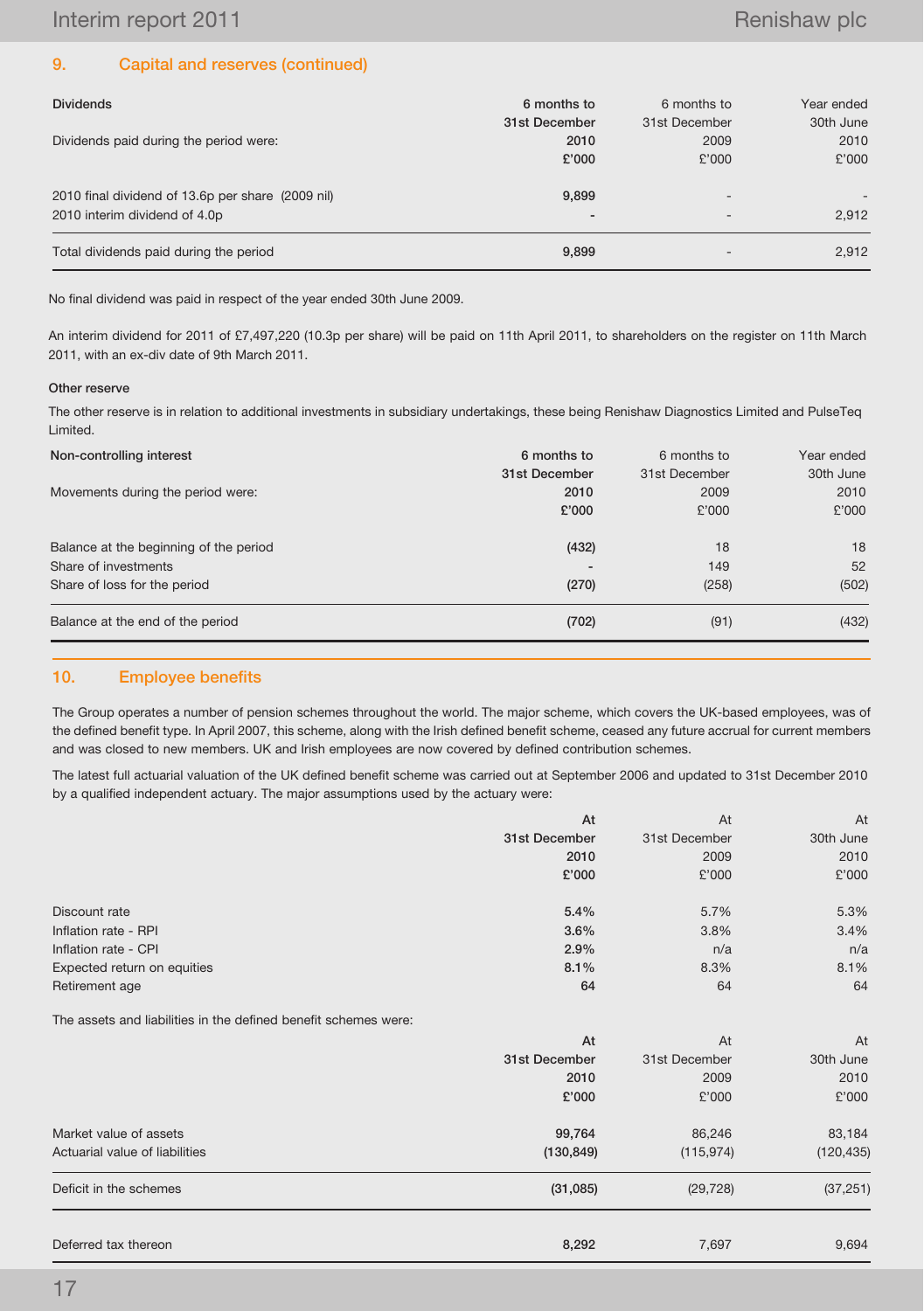# 10. Employee benefits (continued)

The movements in the schemes' assets and liabilities were:

|                                            | 6 months to<br>31st December<br>2010<br>£'000 | 6 months to<br>31st December<br>2009<br>£'000 | Year ended<br>30th June<br>2010<br>£'000 |
|--------------------------------------------|-----------------------------------------------|-----------------------------------------------|------------------------------------------|
| Balance at the beginning of the period     | (37, 251)                                     | (22, 458)                                     | (22, 458)                                |
| Expected return on pension schemes' assets | 3,329                                         | 2,866                                         | 5,671                                    |
| Interest on pension schemes' liabilities   | (3, 146)                                      | (2,828)                                       | (5, 597)                                 |
| Actuarial gain/(loss)                      | 5,983                                         | (7,308)                                       | (14, 867)                                |
| Balance at the end of the period           | (31,085)                                      | (29, 728)                                     | (37, 251)                                |

Under the defined benefit deficit funding plans, there are certain UK properties, owned by Renishaw plc, and a property owned by Renishaw (Ireland) Limited, which are subject to registered charges to secure the UK and Irish defined benefit pension schemes' deficits respectively. The Company has given a guarantee relating to a recovery plan for the UK scheme and the trustees have the right to enforce the charge to recover any deficit up to £39,000,000 if an insolvency event occurs in relation to the Company before 30th September 2016 or if the Company has not made good any deficit up to £39,000,000 by midnight on 30th September 2016. No scheme assets are invested in the Group's own equity.

The value of the guarantee discussed above is greater than the value of the pension fund's deficit. As such, in line with IFRIC 14, the UK pension fund's liabilities have been increased by £19,200,000, to represent the maximum discounted liability as at 31st December 2010 (30th June 2010 £nil). Following the UK government ministerial announcement in July 2010 relating to the calculation of pension fund liabilities, future UK pension increases in deferment have been determined by reference to the CPI inflation metric. This has resulted in a one-off decrease in the UK pension deficit of £11,200,000. Future pension increases in payment continue to be determined by reference to the RPI inflation metric.

# 11. Related party transactions

The only related party transactions to have taken place during the first half year were normal business transactions between the Group and its associates, which have not had a material effect on the results of the Group for this period.

# 12. Risks and uncertainties

The principal risks and uncertainties affecting the business activities of the Group are considered to be:

## Current trading levels and order book

The Group has seen a rapid upturn in its global business over the last year and a half, partly due to businesses re-stocking following the recent recession, along with their new investments in production facilities, which were no doubt originally postponed during the recession. The continuation of this growth into the second half of the year is uncertain, especially as orders from customers generally involve short lead-times with the outstanding order book at any time being around one month's worth of revenue value. This limited forward order visibility leaves the annual revenue forecasts uncertain.

The Chairman and Chief Executive's statement in this Interim report includes a comment on the outlook for the Group for the remaining six months of the financial year.

## Research and development

The Group invests heavily in research and development, to develop new products and processes to maintain the long-term growth of the Group. This research and development encompasses new innovative products within the core metrology and emerging healthcare businesses.

The development of new products and processes involves risk, such as with development time, which may take longer than originally forecast and hence involve more cost. Also, being at the leading edge of new technology in metrology and healthcare, there are uncertainties whether new developments will work as planned and in some cases, projects may need to be halted with the consequent non-recoverability of expenditure if the intended deliverables of the project are not forthcoming. Expenditure is only capitalised once the commercial and technical feasibility of a product is proven.

These risks are minimised by operating strictly managed research and development programmes with regular reviews against milestones achieved and against forecast business plans. Research and development also involves beta testing at customers to ensure that new products will meet the needs of the market at the right price.